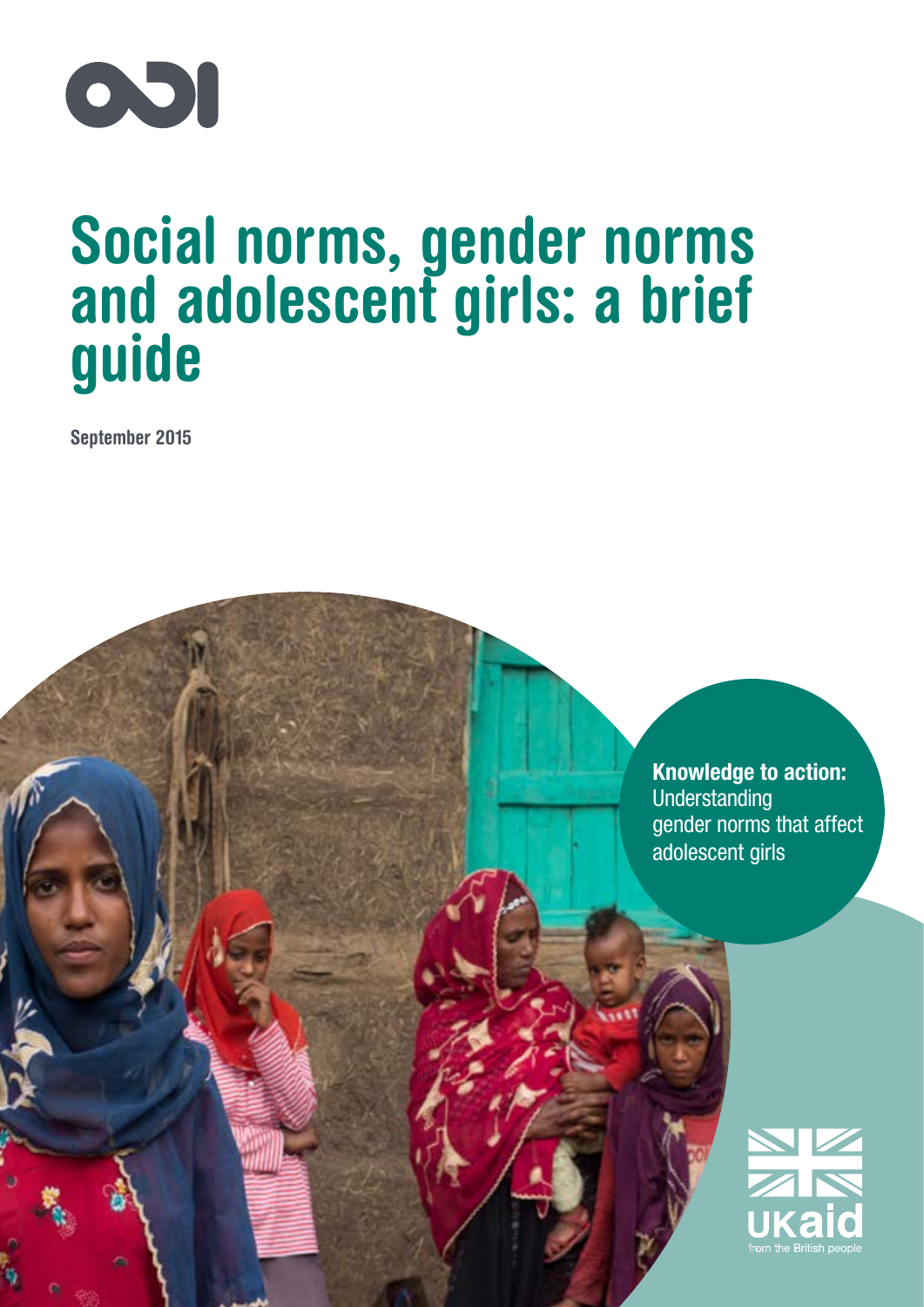# Acknowledgements

This Research and Practice Note is part of the Knowledge to Action Resource Series 2015, produced as part of a 4-year programme - ['Transforming the Lives of Adolescent Girls'](http://www.odi.org/projects/2590-discrimination-social-institutions-girls-young-women-adolescence) - involving fieldwork in Ethiopia, Uganda, Nepal and Viet Nam.

This Note was written by Rachel Marcus and Caroline Harper with Sophie Brodbeck and Ella Page, and copy edited by Kathryn O'Neill. Thanks to Carol Watson and Nikki Van der Gaag for comments on material used in this Note.

The Knowledge to Action Resource Series was funded by DFID.

Series editors: Rachel Marcus and Caroline Harper.

Overseas Development Institute 203 Blackfriars Road London SE1 8NJ

Tel. +44 (0) 20 7922 0300 Fax. +44 (0) 20 7922 0399 E-mail: [info@odi.org.uk](mailto:info@odi.org.uk)

<www.odi.org> <www.odi.org/facebook> <www.odi.org/twitter>

Readers are encouraged to reproduce material from ODI Reports for their own publications, as long as they are not being sold commercially. As copyright holder, ODI requests due acknowledgement and a copy of the publication. For online use, we ask readers to link to the original resource on the ODI website. The views presented in this paper are those of the author(s) and do not necessarily represent the views of ODI.

© Overseas Development Institute 2015. This work is licensed under a Creative Commons Attribution-NonCommercial Licence (CC BY-NC 3.0).

ISSN: 2052-7209

Cover photo: An Ethiopian girl and her family © ODI/Claire Price, 2014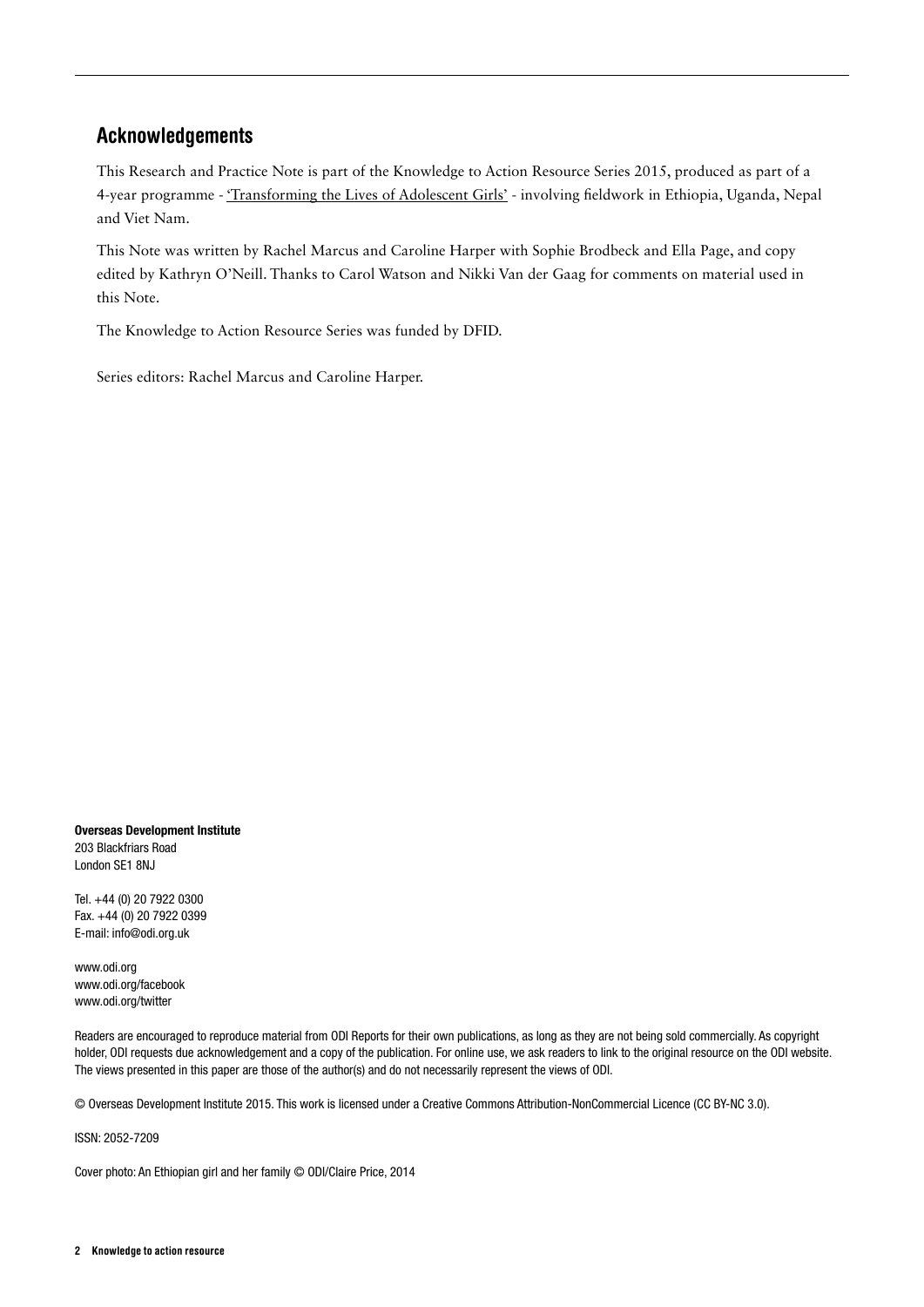## Summary

- **•** This Research and Practice Note provides an overview of key thinking on social norms of relevance to challenging gender inequalities that affect adolescent girls. It defines gender norms as informal rules and shared social expectations that distinguish expected behaviour on the basis of gender.
- **•** It brings together insights from gender theory and social norms theory to help understand what influences gender norms and how they operate in particular circumstances. It distinguishes gender norms from practices (manifestations of norms) and the values that underlie norms, drawing on fieldwork in Ethiopia, Nepal, Viet Nam and Uganda.
- **•** It considers the relationship between poverty and discriminatory gender norms, and concludes that while poverty can sharpen gender discrimination, it does not always do so, and that sometimes discriminatory gender norms affect better-off girls more.

## Social norms and gender norms: a whistlestop tour

There is currently a great deal of interest in social norms because of the role that norms can play in underpinning practices that are seen as problematic in some way (for example, they contribute to poor health outcomes, or to upholding gender discrimination). There are many different ways of understanding norms, which reflect the approaches of different academic disciplines - and all can help shed light on what norms are and how they contribute to upholding gender inequalities. In particular, psychology, economics, anthropology and sociology have all contributed key insights to the understanding of norms.

#### **Definitions**

The term 'norm' or 'behavioural norm' can be used simply to mean a common practice, what most people do in a particular context. For example, most people in a given community use umbrellas or raincoats if it's raining. This common practice is distinct from a social norm.

There are many different definitions of social norm, but all of them emphasise the importance of shared expectations or informal rules among a set of people (a reference group) as to how people should behave. Most also agree that norms are held in place through social rewards for people who conform to them (e.g. other people's approval, standing in the community) and social sanctions against people who do not (such as gossip, being ostracised or violence).

Some definitions consider the informal rule plus the resulting pattern of behaviour to comprise the norm (e.g. Bicchieri, 2006; 2015; Heise, 2013); others (e.g. Young, 2014) consider the norm to be the informal rule – in other words, a standard of behaviour that people do not necessarily meet. This difference between the rules or standards people commonly expect and what they actually do has led to Cialdini et al. (1990) distinguishing between 'injunctive norms' (what people believe they and others are supposed to do) and 'descriptive norms' (what people actually do).

The term 'norm' is often used to describe **practices**, such as early marriage or female genital mutilation/ cutting (FGM/C), (and can also be used as equivalent to **'cultural values'**) and this can lead to confusion. In order to avoid such confusion, in this series we refer to **norms as the informal rules governing behaviour.** We distinguish these from underlying values and from practices – regular patterns of behaviour - which we see as the manifestation of norms, values and of other factors. So, for example, for many young women, sexual harassment in public is a common experience. To understand the ways that different factors contribute, we suggest that it can be helpful to distinguish between three closely linked, but distinct elements:

- **• Underlying values** such as ideologies of male superiority, of men's right to women's bodies, and of girls' and women's place being in the home
- **• Norms of behaviour** such as it being acceptable for men to leer, wolf-whistle, make sexually explicit remarks or to touch women (without their consent)
- **• Practices (or regular patterns of behaviour),** which are manifestation of norms and other drivers – in this case, sexual harassment

#### **Social norms can fulfil a range of functions**

Social norms have arisen for a variety of reasons and fulfil a range of functions. They can be any or all of the following: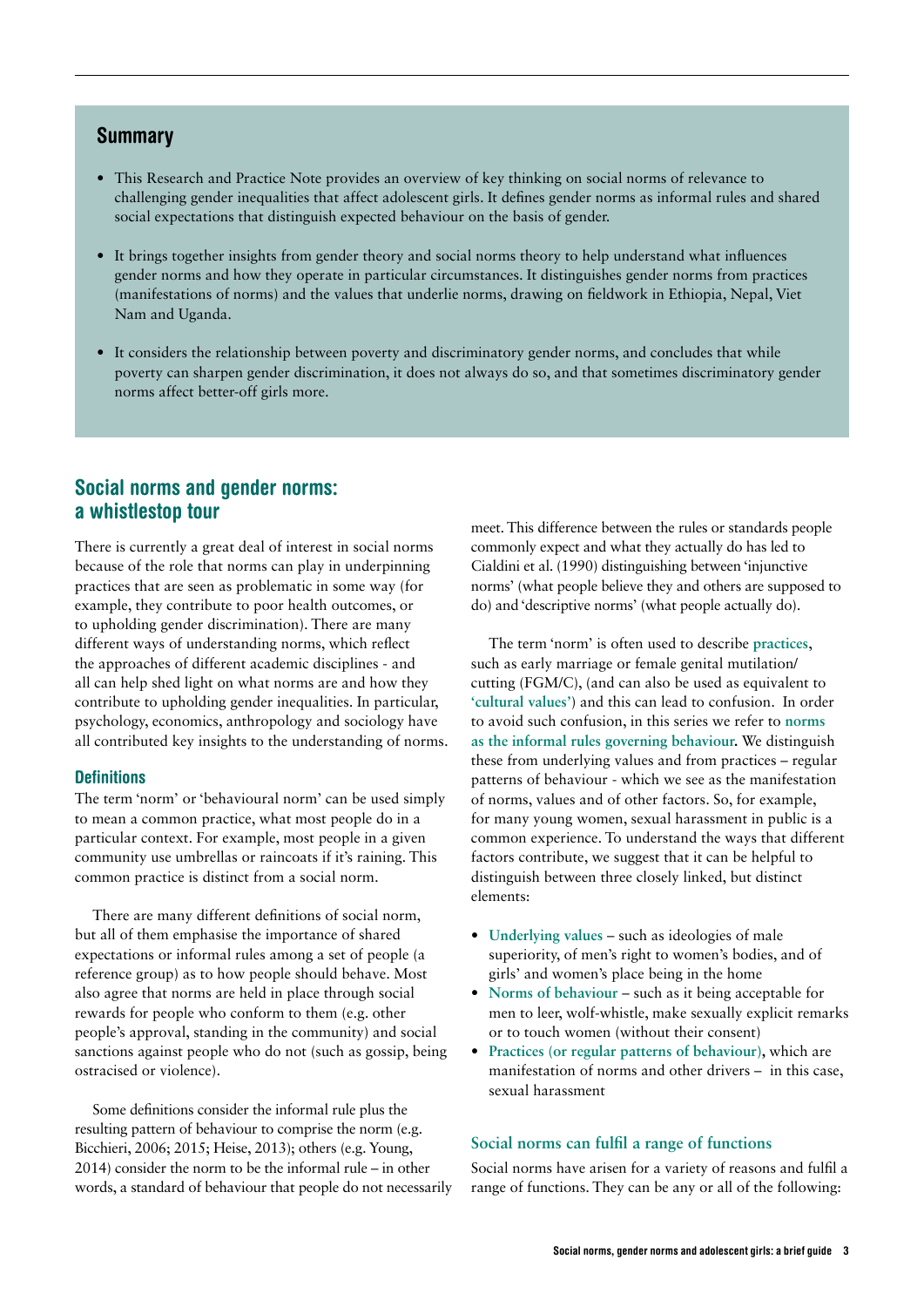a) *A way of coordinating action* – for example: - a mechanism for governing use of a resource (eg a norm that leads to sustainable use of forests or fisheries) - a way of preventing the spread of diseases (eg a norm about handwashing, or covering one's mouth when sneezing or coughing)

b) *An expression of local beliefs* – these can be 'nonsocial', such as beliefs about the value of breastfeeding or the foods that pregnant women should eat, or 'social' - beliefs about what others do and think (such as beliefs about how long others breastfeed for and think is the appropriate time to start and stop breastfeeding)

c) *An expression of cultural or religious values* – for example, norms that limit girls' freedom of movement are often related to values concerning the importance of virginity before marriage

d) *A means of upholding the social order.* This can mean, for example, that:

- norms can reflect and reinforce inequalities of power (as we will discuss below in relation to gender norms)

- norms can reflect fear of certain differences, and reinforce stigma and social exclusion (as for example, with some disabilities or stigmatised diseases, such as HIV)

Understanding why a norm is in place, or what function it is playing in relation to a practice is crucial for understanding route**s** in to changing a specific norm (if norm change is needed). A norm that is related to deeply held values or contributes to upholding the social order (by, for example, mandating that women and girls defer to men and boys) will require different change strategies to a

norm that reflects mistaken beliefs (eg that good mothers do not feed infants colostrum because it is bad for babies). Table 1 below shows how change strategies can be tailored to the reasons for the persistence of a norm.

#### **One of several factors underpinning practices**

Although some practices persist purely because of social norms that mandate certain kinds of behaviour it is often the case that practices are upheld by several different factors, such as values or ideologies, economic, political and legal-institutional factors. Several different norms can also contribute to upholding a practice. For example, norms concerning girls' education, freedom of movement and parents' decision-making authority, as well as norms specifically related to marriage, contribute to the practice of child marriage. Identifying the relative importance of norms and other drivers of a practice is crucial in developing effective change strategies. Box 1 on the following page outlines the range of factors, including norms that can underpin child marriage in particular circumstances.

## What are gender norms?

Gender norms are social norms that relate specifically to gender differences. **In this series we use the term 'gender norms' to refer to informal rules and shared social expectations that distinguish expected behaviour on the basis of gender.** For example, a common gender norm is that women and girls will and should do the majority of domestic work.

Using this definition, gender norms differ from informal rules or expectations that relate only or primarily to the behaviour of one sex, such as norms about whether, how, and how long to breastfeed.

| <b>Change Strategy</b>                                                                                                                                                                                               | <b>Example</b>                                                                                                                                                                                                         |
|----------------------------------------------------------------------------------------------------------------------------------------------------------------------------------------------------------------------|------------------------------------------------------------------------------------------------------------------------------------------------------------------------------------------------------------------------|
| Change attitudes through raising awareness of<br>problems associated with current practices. Co-ordinate<br>abandonment of old norm and adoption of new norm,<br>through legislation and/ or participatory dialogue. | Co-ordinated efforts to get everyone in a community to<br>use toilets rather than defecating outside                                                                                                                   |
| Provide new information that challenges beliefs. If this is<br>insufficient to motivate change, market new social norm.                                                                                              | Information campaigns and community level education/<br>dialogue on colostrum use                                                                                                                                      |
| Stress the ways in which new norm is consistent with<br>cultural values, or ways new norm can be adopted in ways<br>that leave other values in tact.                                                                 | Some FGM/C abandonment campaigns                                                                                                                                                                                       |
| Raise awareness of discriminatory consequences of<br>norm and alternative norms through media or community<br>dialogue. Promote changes in institutions or practices<br>related to the norm                          | Challenging gender discriminatory norms through<br>community dialogue, media messaging and institutional<br>change (eg in laws and policies). Work with power-<br>holders as well as disempowered groups to shift norm |
|                                                                                                                                                                                                                      |                                                                                                                                                                                                                        |

#### Table 1: How strategies can be tailored to the reasons for the persistence of a norm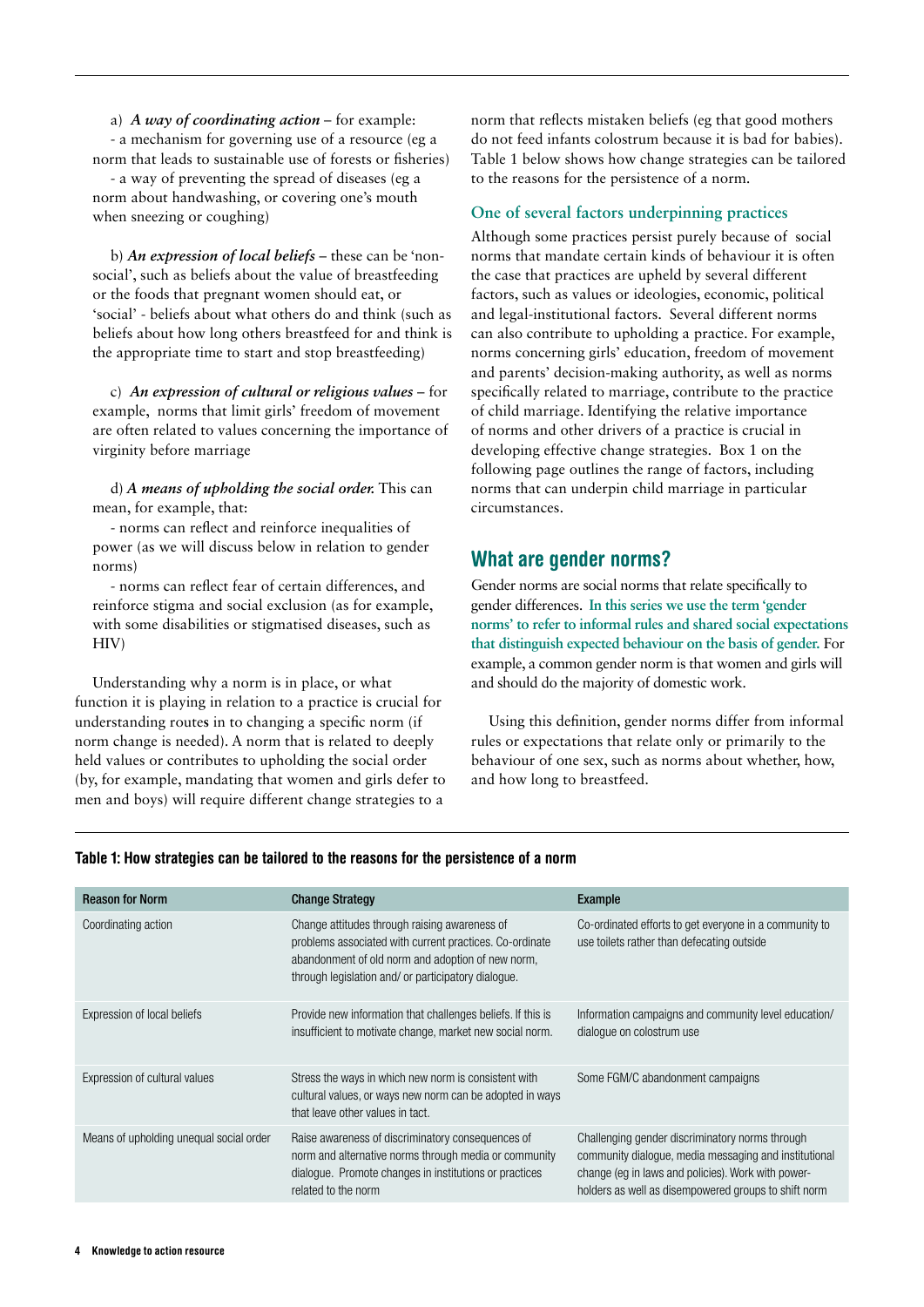#### Box 1: Spotlight on child marriage: interacting values, norms and other drivers

Child marriage is often thought of as an example of a discriminatory gender norm. Using the set of definitions outlined above, we suggest that it is more helpful to think of it as a **practice (or set of practices**) i.e. as the manifestation of a norm (and other factors), rather than the norm itself**.** A large number of factors contribute to the practice of child marriage, not all of which are relevant in any given circumstance. These include:

- **•** S**ocial expectations (norms) concerning the appropriate age of marriage**. These expectations often reflect observation of what the majority of others do (a descriptive norm) and fear that girls who marry 'late' may not find a husband.
- **• Cultural and/ or religious values emphasising virginity**, which encourages marriage in adolescence or before, and **girls' future roles as wives and mothers**, which can limit girls' aspirations and parents' aspirations for the daughters.
- **•** G**ender ideologies and roles** that assign the majority of domestic work to girls, which can, in turn, impede their opportunities for study. Where resources are scarce this can lead to investments being concentrated on boys who have a lower burden of chores and are freer to fulfil their potential.
- **• Son bias,** which as well as affecting the resources invested in girls' education can lead to families viewing girls and their marriageability as an 'asset' to be traded at the appropriate time, and boys as worth investing in as they will stay in the parental home.
- **• Gender norms and values that limit girls' voice** and opportunities to challenge decisions concerning them.
- **• Economic pressures** that can lead parents to arrange their daughters' marriages so as to minimise dowry, bring in resources through brideprice, or lead girls to marry or start to cohabit as a means of escaping poverty at home.
- **• Limited educational or economic opportunities** leading parents and girls to conclude that getting started on adult life through marriage and motherhood is preferable to waiting around at home.

Gender norms are not necessarily harmful to girls' wellbeing and development – for example, they can enable girls to develop specific skills and knowledge that will be useful to them, during adolescence and in adult life. But because gender norms reflect and contribute to inequalities in the distribution of power and resources that often disadvantage women and girls, many gender norms do, in practice, limit girls' development opportunities and undermine their wellbeing.

Our approach to understanding gender norms draws on insights from several different bodies of thinking – most importantly:

- **• Gender theory**, which draws primarily on insights from sociology and anthropology, and emphasises how people are socialised into upholding prevailing cultural values about gender and how gender norms reinforce existing inequalities of power and access to resources and;
- **• Social norms theory**, which draws primarily on social psychology and behavioural economics, to understand why social expectations exert a strong influence on how people behave.

# Insights from gender theory: norms, interests and power inequalities

*'Norms are vital determinants of social stratification as they reflect and reproduce relations that empower some groups of people with material resources, authority, and entitlements while marginalizing and subordinating others by normalizing shame, inequality, indifference or invisibility. It is important to note that these norms reflect and reproduce underlying gendered relations of power, and that is fundamentally what makes them difficult to alter or transform.'* 

 *(Sen et al., 2007: 28)*

#### **Gender ideologies**

Because people are socialised into their community's gender ideologies and rules about how boys and girls are expected to think and behave from early childhood – often with limited exposure to other ideas or influences – they may not be able to imagine different ways of doing things. Gender ideologies and their associated norms can thus set the boundaries of what girls and boys and adult women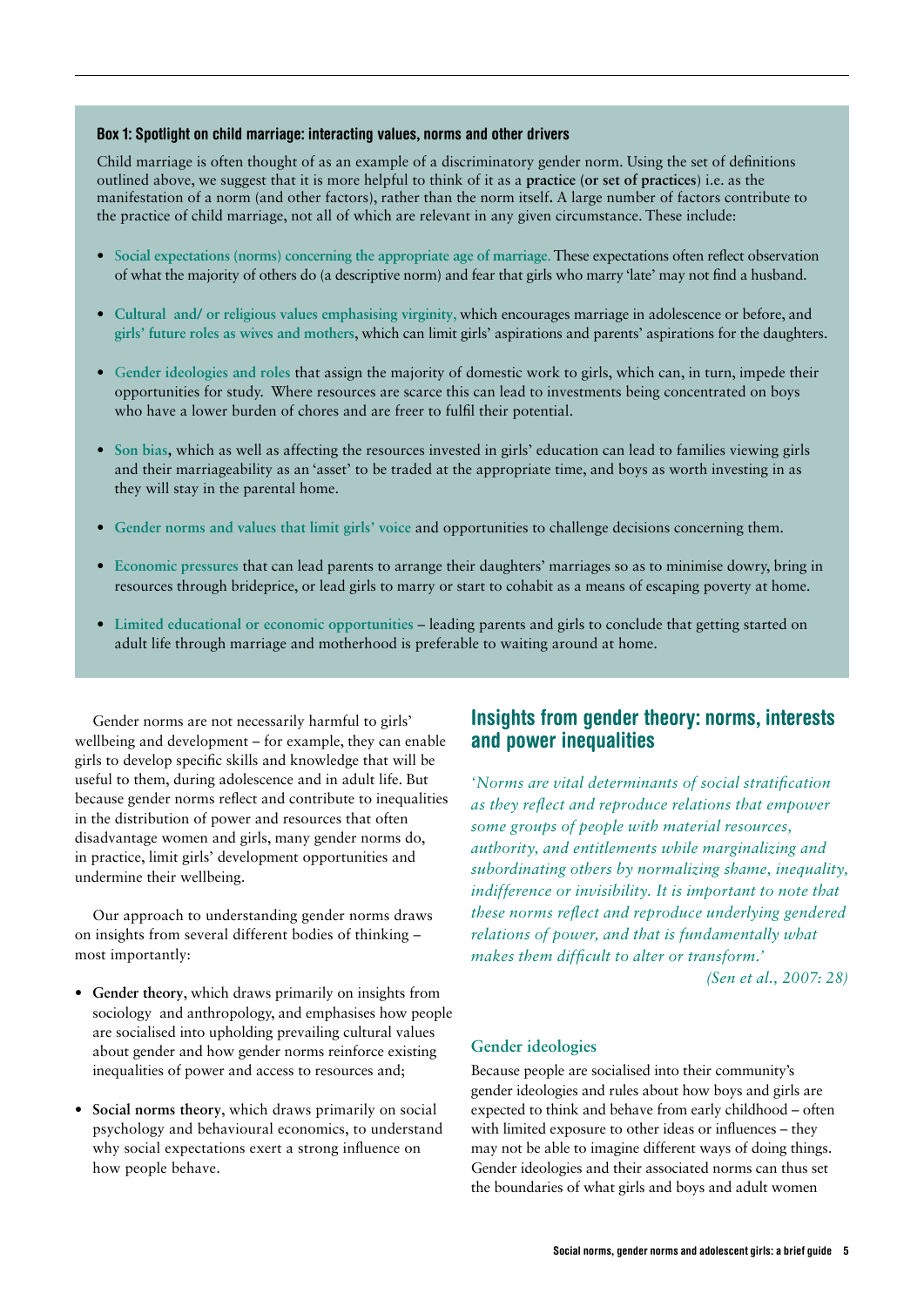and men think as well as what they do; they can make inequalities of power and resources seem natural or Godgiven, and thus unchangeable. Values and norms about who can speak out or make decisions also directly affect how power is distributed in society – typically to the disadvantage of children and adolescents in general, and girls in particular (Sen et al., 2007; Marcus and Harper, 2014).

Because gender norms help maintain inequalities in access to resources and power, many people have a vested interest in upholding discriminatory gender norms. Adult men benefit most clearly, but adolescent boys also have a stake in norms that deal them a better hand than girls: more power, more freedom, better access to resources, and a promise of substantially more power in adulthood. Older women can also have a stake in upholding discriminatory gender norms if they have benefited from the prestige associated with having adult sons, or from having a daughter-in-law to share or take on the burden of domestic chores (Kandiyoti, 1988). People often misperceive how far they benefit from existing gender norms, and/ or see these inequalities as natural and not open to change.

*'God created us differently, the men and the women. That's why culture also treats us differently. It is government which is spoiling things. How can my son cook, bathe the children, wash my clothes, or fetch water when the women and the girls are there? How can my wife build the hut when I or her sons are there? Can I call my daughter to help to slaughter the cock when God blessed me with all these sons? God would curse me if I did.'* 

> *Focus group with men and women, Uganda (Kyomuhendo Bantebya et al., 2013)*

Discriminatory gender norms are not only upheld through the rules of behaviour in everyday life that children quickly internalise – at home, at school, in the workplace, at markets, and in other public places – but also by wider social institutions. These include organised religion, traditional social structures (e.g. chiefs' courts), education systems and the media. Efforts to replace discriminatory gender norms with more equitable attitudes and practices therefore need to change how the norm is promoted and reinforced across all these institutions and settings (Marcus and Harper, 2014).

# Insights from social norms theory: conformity, sanctions and rewards

A body of recent research in behavioural science has explored why and when people conform to social norms (particularly those they disagree with or go against their self-interest). Key insights from this body of research suggest that in addition to intrinsic motivations (related to individuals' beliefs or interests):

*'My father thought it was unnecessary for girls to read and write but in my case he did not object … None of my peers were sitting idle at home so I also went to school.'* 

*18-year-old girl in Bangladesh (Schuler, 2007: 191)*

- **• People often comply with norms because they value other people's approval, even if they do not agree with the norm.** One example might be sending sons and daughters to school where this has become the 'right' thing to do, even if they do not necessarily agree with this norm.
- **• People comply with norms because they fear negative reactions from others if they don't.** People are often acutely aware when others are not conforming to social norms, and police this behaviour through face-to-face comments, gossip or violence. Not complying with norms can also have a negative impact on people's livelihoods; people who go against local norms can find that others refuse to trade with them, cooperate in labour-sharing arrangements or lend them support in times of crisis. This is more likely in close-knit rural communities, as urban communities are often more mixed and social norms are not so binding.

The power of social expectations and the drive to 'belong' can be so strong that people comply with norms even where these contradict their personal beliefs and attitudes. For example, some people interviewed in our research in Nepal continued to seclude menstruating girls and women – not because they believed it was necessary but because they feared what others in the community would say if they did not. The drive for social approval can also motivate individuals to change their behaviour and attitudes. We discuss this further in another Note in this series, *[How do gender norms change?](http://www.odi.org/publications/9805-gender-norms-change)* 

#### The power to defy norms

How far people comply with prevailing norms depends on their attitudes and beliefs, and their agency (their ability to make and act on their own decisions). As already explained, norms can be so powerful and widespread that people do not consider the possibility of going against them. But even the most conservative, conformist societies give rise to 'free thinkers' and rebels from time to time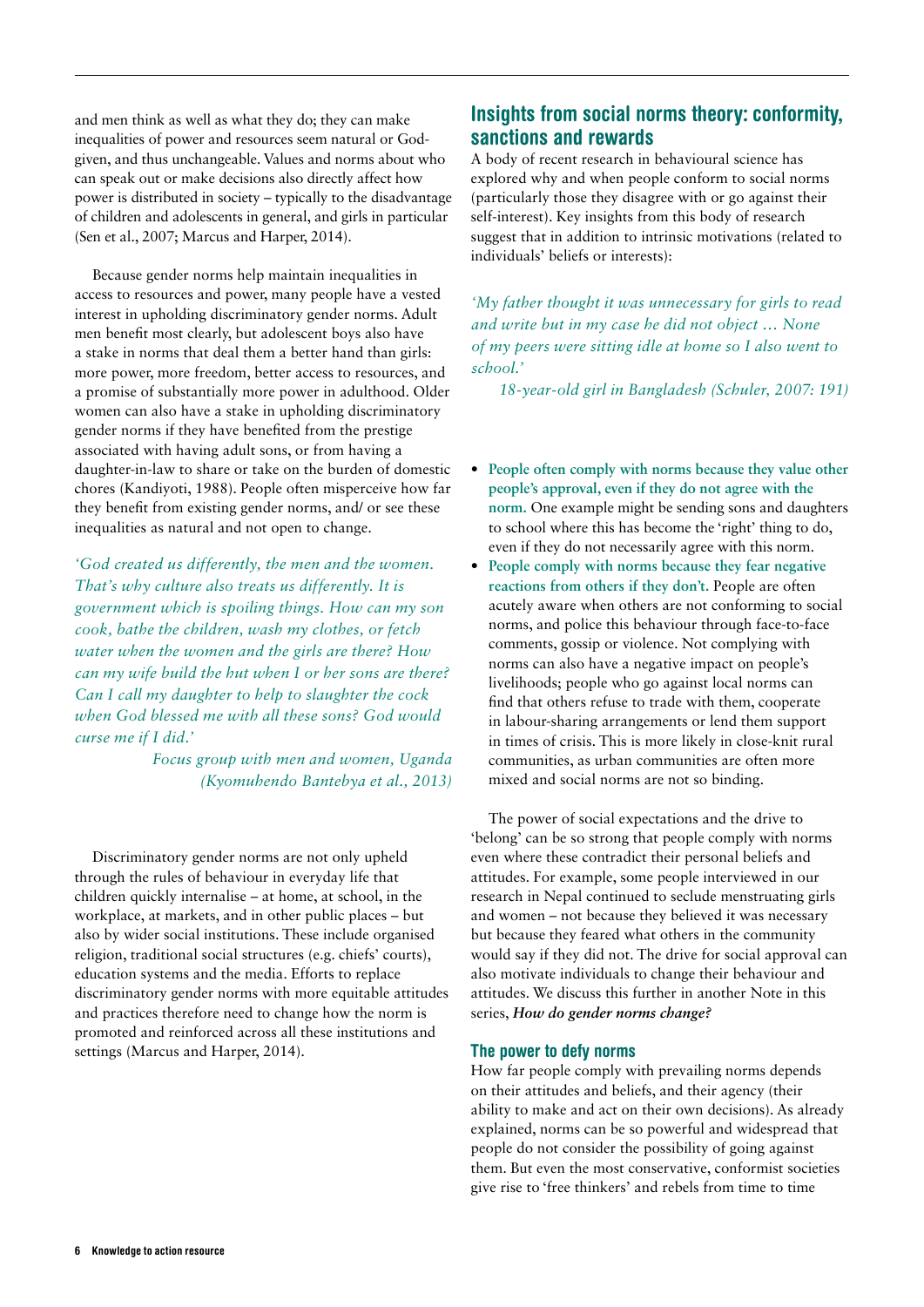– people who do not accept prevailing norms – and are willing to risk social disapproval to follow their beliefs.

A person's beliefs, attitudes and agency reflect their personality (their individual drive to conform or rebel) and their personal history (their families' values, ideas they have come across from peers, education, religion and mass media, for example). They also reflect (but are not determined by) people's socio-economic circumstances: for example, whether people risk financial loss from complying (or not complying) with particular norms and, crucially, whether their status in a family, peer group or community allows them to negotiate or challenge accepted norms and practices. Typically, adolescent girls, being both young and female, are expected to comply with decisions made by adults, and often have less room to challenge or follow an alternative path than their brothers. Nonetheless, as the Research and Policy Notes in this series show, many adolescent girls are actively challenging gender norms that discriminate against them.

The fieldwork we conducted in Ethiopia, Nepal, Uganda and Viet Nam as part of our programme of work on Transforming the Lives of Adolescent Girls suggests that norms are slowly changing: the men and boys we spoke with were not always comfortable with gender norms that discriminated against their daughters or sisters; while many women aspired for their daughters to be free of some of the constraints that gender norms had imposed on their generation. In all four countries, we found striking examples of men and women defying local norms to give their daughters a better future. One such man was Aisha's father in Uganda who was determined to support Aisha to graduate from high school, despite her getting pregnant when she was 17. Aisha's father negotiated with the headteacher to let her return to school once she had given birth and supported her and the baby financially. These individuals were typically trendsetters and 'positive deviants' – they were unusual and noteworthy.

# What underpins discriminatory gender norms and practices? Insights from our fieldwork

Our research in Ethiopia, Nepal, Uganda and Viet Nam examined norms and practices concerning child marriage and girls' education and the factors that promote change or are holding them in place. In addition to well-documented factors, such as poor quality or inaccessible education, and norms concerning the appropriate age of marriage, we found that three main clusters of gender ideologies and values underpin norms and practices concerning child marriage and education:

1. *'Son bias'* –valuing boys more than girls; 2. *Ideologies of femininity* at different stages of the life cycle, which affect perceptions of how adolescent

girls should behave and their transition from girlhood to womanhood; and

3. *Ideologies of masculinity,* which not only govern the behaviour of boys and young men but also have far-reaching effects on girls' lives.

It became apparent in our research that changing norms and practices related to child marriage and girls' education needs to involve change to these underlying values and ideologies. (Other changes such as increasing work opportunities for educated girls are also needed. Please see detailed research reports and recommendations for the four countries **[here](http://www.odi.org/projects/2590-discrimination-social-institutions-girls-young-women-adolescence)**).We now look at these three sets of ideologies and values, and how they affect gender norms in more detail.

## Son bias

Son bias can reflect deep-seated perceptions (rooted in culture and religion) of the relative roles and values of boys and girls/men and women. Among Hmong communities in northern Viet Nam, for example, having a son to perform funeral rites and lead ancestor worship is perceived as essential to ensure wellbeing in the afterlife. Son bias is often exacerbated in communities where daughters are perceived as an economic drain on the family, because they will join another household upon marriage, or where it is not acceptable for parents to accept financial support from their daughters, as in some of the communities in Nepal where our fieldwork took place. Son bias can also be compounded by the fact that economic opportunities are often gendered, so parents perceive that it is more worthwhile to invest in boys as they will bring better financial returns to the family. It can also contribute to parents regarding daughters as assets who can provide labour or bring in resources upon marriage, rather than as individuals with equal rights to their sons.

Son bias manifests itself in a range of norms and practices that lead to negative outcomes for girls. These include: unequal access to education (because parents regard boys' education as a better investment or boys as more deserving of education); a greater burden of household duties (with girls typically working longer hours and having less leisure time than boys); lower aspirations for girls' futures on the part of parents, and where girls have internalised this bias, also among girls; and limited

*'A girl is seen as a "small shop" (kaduka) out of which parents can gain income when she marries – even when she goes into the cohabiting arrangements, they can gain something from this. There is even a song about a young girl being more beneficial than a small shop.' District Education Officer, eastern Uganda (Kyomuhendo Bantebya et al., 2014)*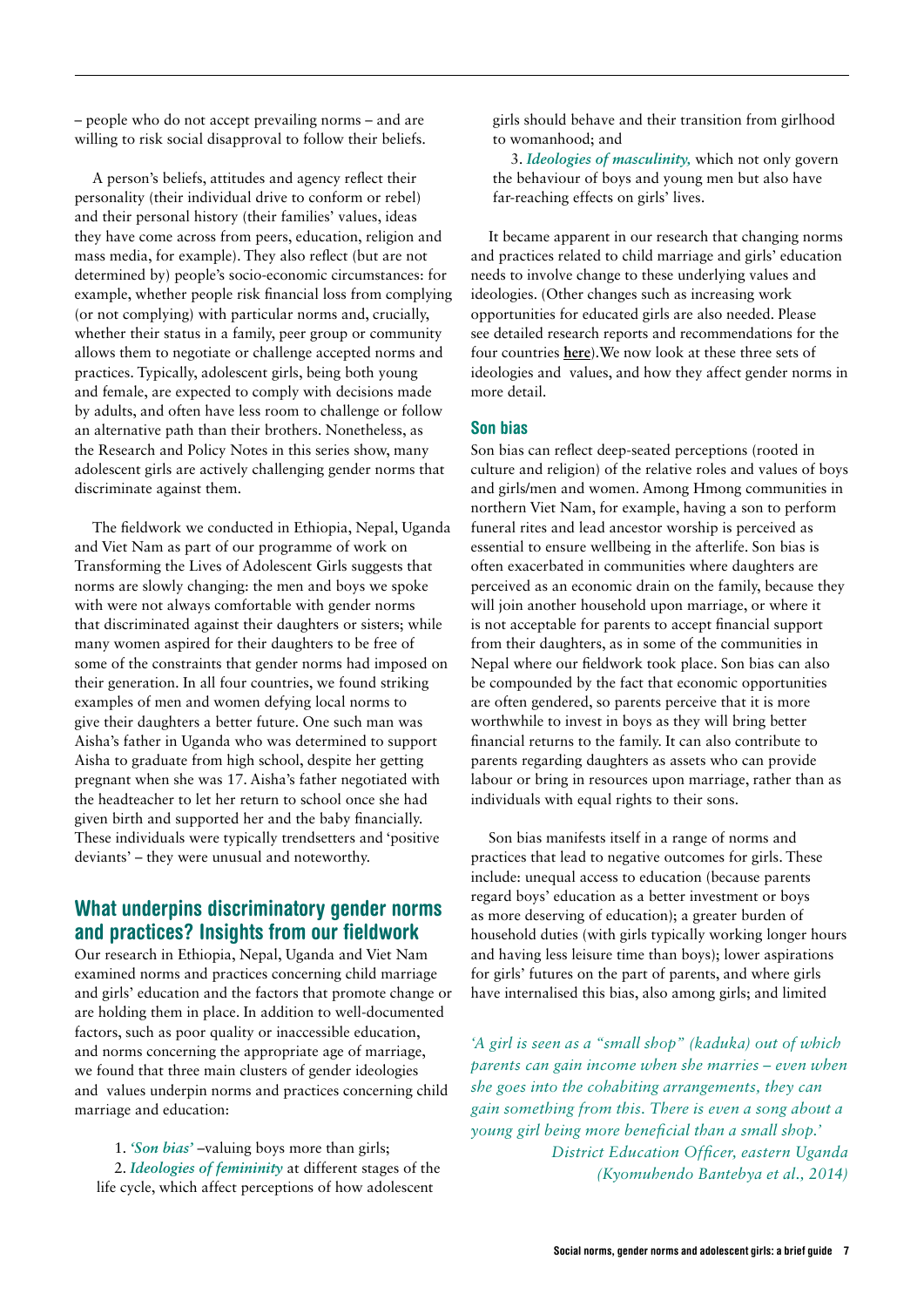opportunities for girls to influence household decisionmaking. For married girls, son bias can mean pressure to continue childbearing until a son is born (in our fieldwork this was particularly evident in Nepal and among the Hmong communities in northern Viet Nam).

## Ideologies and norms of femininity (through girlhood and womanhood)

A second cluster of highly influential gender ideologies, values and norms are those related to girlhood and the transition to womanhood. In our four focal countries, values concerning femininity emphasised the importance of service to one's family, maintaining family honour, and deference to husbands and in-laws. These values translate into commonly accepted roles and standards of behaviour for people of different ages and genders. For example, girls are expected to shoulder much of the burden of household labour. This serves two purposes: helping households run smoothly, and training the girl so she has the skills she will need as a wife and mother. In some of our research communities (in parts of Uganda, for instance), girls are expected to serve food to the men in their family and any visiting guests. Working hard is a defining feature of what it is to be a 'good' girl or woman, to the extent that Hmong boys in northern Viet Nam said the most important consideration for them in choosing a wife was her ability to do farm work.

Among the communities in our study sites, sexual maturity (the onset of menstruation and developing breasts) signalled the end of a girl's childhood and the start

*'I think this whole notion of what an ideal girl should be, this emphasis on purity – that is the most important norm that is leading to discriminatory practices.' Interview with Nepal research team (April 2015)*

of womanhood, and therefore her readiness to assume adult responsibilities and behave as an adult woman. As one district official in Uganda explained, *'If a girl starts having menstrual periods [around nine or 10] she stops being a child … She is now a woman. Also when she has a child – even if she is only 13 years old, she is considered a woman'* (Kyomuhendo Bantebya et al., 2013). For girls, there seems no recognised time of adolescence – in terms of the transition between childhood and adulthood – whereas for boys, there appears to be a gradual change where they are less and less subject to parental authority. As more and more girls who have reached puberty are attending school, sexual maturity is no longer such an abrupt marker of readiness for marriage and adult life. But in many communities, these traditions continue to influence norms about the appropriate age for marriage.

In some of our research communities (particularly in Nepal and Ethiopia), chastity and virginity at marriage were considered important elements in a girl's personal and family honour. These norms severely limit girls' freedom of movement outside the home: girls feel they must avoid being seen in situations where they could be accused of unchaste behaviour, or where they would be at risk of sexual harassment.

Limits on girls' mobility and the high value placed on virginity before marriage in some cultures affect girls' access to education. Parents can be reluctant to send girls to mixed schools where they can form relationships with boys, or fear they may interact with (or be harassed by) boys and men while travelling to and from school. This cluster of values and norms contributes to the persistence of child marriage in some of our study areas.

As well as limiting girls' opportunities for education, ideologies and norms about appropriate femininity can

#### Box 2: Expectations of girls' behaviour: insights from Nepal

'Girls are expected to be submissive, docile and shy, and not to be outspoken, opinionated and mischievous. Similarly, girls' behaviour is closely linked to notions of honour, shame and prestige, with girls feeling they are under the close and continued scrutiny of society.

This means girls are constantly under pressure to think about the family name and honour in their daily lives, ranging from the clothes they wear to the way they behave in public. Thus a girl cannot stay overnight at a friend's house; she cannot be seen to roam around/be mobile; she cannot be seen to be talking/interacting with boys.

While boys can express their sexuality and sexual curiosity, girls face great pressure not to show interest in knowing about sex, sexual activity, or sexual appeal.

Fear of being ostracised from society is the main reason girls do not challenge established norms, although this does not stop them from criticising and questioning both the norms and their own situation.'

*Source: Watson and Harper, 2013*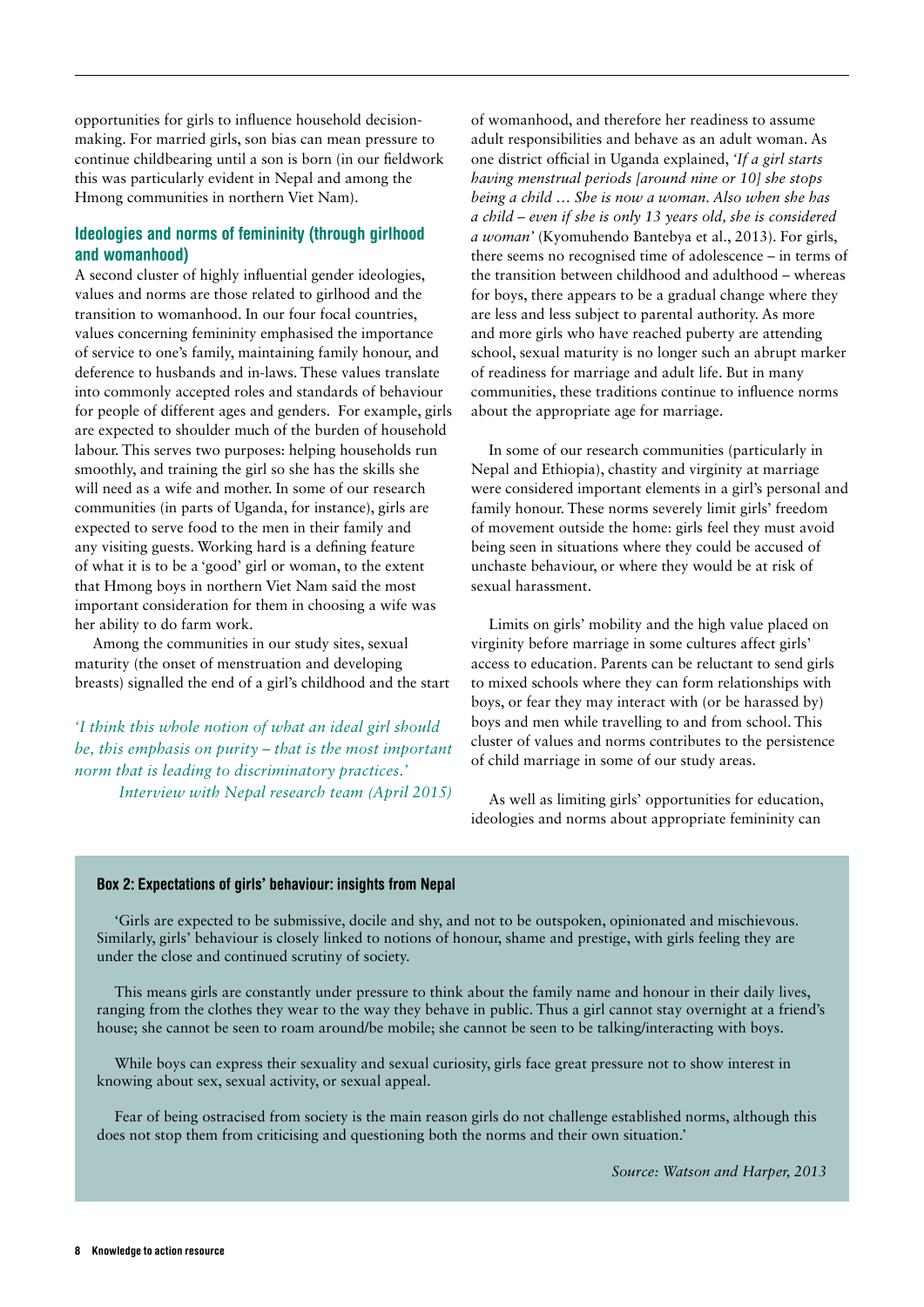also undermine their health (for example, the likelihood of early pregnancy and repeated pregnancy where there is son bias). They also undermine girls' ability to express their own opinions, make decisions and, in short, develop their agency – their capacity to make decisions based on their own will, and act on them.

## Ideologies and norms of masculinity (from boyhood to manhood)

Although our research did not set out to examine norms of masculinity, their influence on girls' lives and opportunities for development emerged repeatedly in our fieldwork. Traditional or idealised norms of masculinity were often defined in opposition to norms of femininity. So, for example, in all countries, 'good' men were expected to be breadwinners, and boys were expected to learn skills or study hard so that they could fulfil this role in future; with this role as family provider came the expectation that a man would be the head of the household and be the ultimate decision-maker, with women and children deferring to him. Girls, by contrast, were typically expected to earn some income but this was secondary to their main role as mother and home-maker – although this expectation was changing as a result of economic pressure in some research sites.

In all four countries, adolescent boys – like girls – are expected to obey their parents and to contribute to the household through some form of domestic work or farming; but their workloads are generally lower and they typically have greater freedom than girls to meet with friends outside the home and to move around their communities independently. As they do so, they are further exposed to norms of masculinity modelled by adult men and by their peers. Peer-derived norms – particularly concerning the treatment of girls – can condone sexual harassment as boys prove themselves to their peers, and can reinforce a vicious cycle of girls' limited mobility as they seek to avoid places where boys congregate and where they might be harassed (as we found in Nepal and Ethiopia).

Norms of masculinity include being virile (interpreted in different contexts as freedom to have more than one sexual partner, and fathering many children, particularly sons). In all our research communities, norms of masculinity condone physical violence against women and girls in certain circumstances, and particularly once a girl is married. In Hmong communities in northern Viet Nam, for instance, girls reported that the most desirable characteristic of a potential husband was for him not to be violent (Jones et al., 2014a).

Table 1 on the following page summarises our research communities' expectations about what makes a 'good' boy, man, girl and woman. These norms continue to have

a strong influence on how people behave, even though they are changing and people do not, in practice, adhere to them completely (see *[How do gender norms change?](http://www.odi.org/publications/9805-how-gender-norms-change)*).

# Is poverty a key driver of discriminatory gender norms?

Aren't many of the deprivations adolescent girls face really a problem of poverty? All our research took place in poor, rural communities, and it was apparent that many of the deprivations adolescent girls face reflect the combined effects of poverty and discriminatory gender norms. While widespread and deep poverty limits the development opportunities available to boys and girls alike, it is clear that gender norms work alongside poverty to determine people's decisions about how they use scarce resources and what the future holds for each of their children. Below, we give some examples of how poverty and gender norms combine to constrain adolescent girls' development and wellbeing.

**Gender norms lead to choices that disadvantage girls.**  Poor families have to make difficult decisions about how to use scarce resources, and gender norms can set the parameters for these choices. A common example is where poor families prioritise their sons' education because sons have better earning prospects and/or because their natal family will benefit from their earnings (Nepal, Viet Nam and Uganda). Another example is where poor families marry daughters off early to bring money into the household through bride price (Uganda) or to reduce the number of mouths they have to feed (Ethiopia, Nepal). Poor girls in the countries where our research took place and

#### Box 3: How poverty and gender norms collide: a case study from Ethiopia

Rabia's parents forced her to drop out of school in grade 3 to earn money. She has been married twice; the first time was as a very young child. Her 27-year-old husband grew tired of waiting for her to mature and so divorced her and married another wife. However, her parents arranged a second marriage for her to a much older man because they were poor and had neither land nor cattle to provide her with. 'He told me that he had money in the bank and his own house here. He promised me he would buy me clothes. But he didn't buy clothes as he promised.'

Now Rabia is trapped in an abusive relationship with a much older man whose promises of wealth and stability have failed to materialise. Although she wants to return home to care for her elderly parents, she lacks the financial means to do so and, crucially, her husband's support.

*Source: Jones et al., 2014b*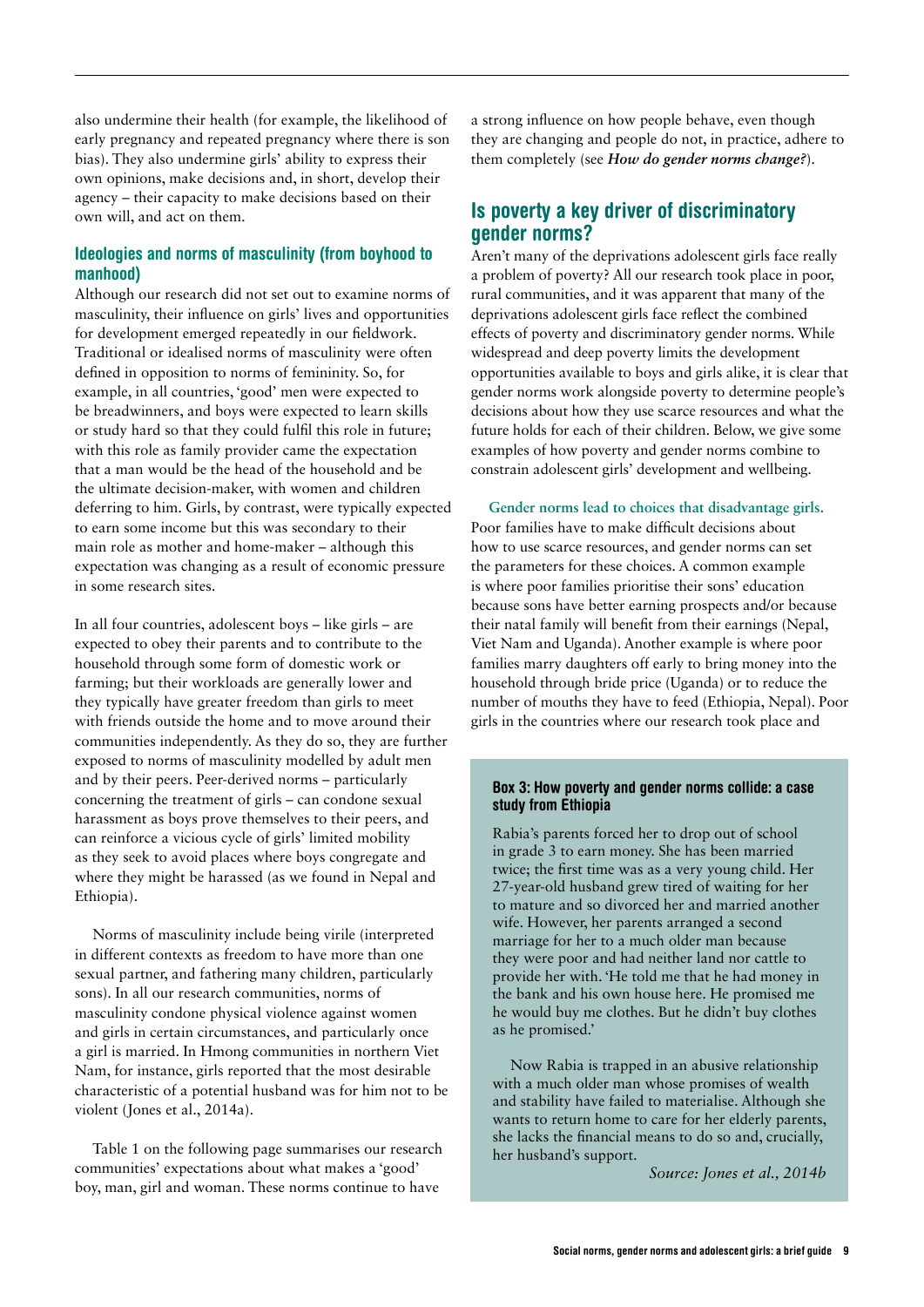## Table 1: What makes an ideal boy, girl, man or woman

| Good boys                                                                                                                                                                                            | Good men                                                                                                                                                                                                                                                                                               | Good girls                                                                                                                                                                                                                                                                                                                                                                                                                   | Good women                                                                                                                                                                                                                                                                                                                                                                                              |
|------------------------------------------------------------------------------------------------------------------------------------------------------------------------------------------------------|--------------------------------------------------------------------------------------------------------------------------------------------------------------------------------------------------------------------------------------------------------------------------------------------------------|------------------------------------------------------------------------------------------------------------------------------------------------------------------------------------------------------------------------------------------------------------------------------------------------------------------------------------------------------------------------------------------------------------------------------|---------------------------------------------------------------------------------------------------------------------------------------------------------------------------------------------------------------------------------------------------------------------------------------------------------------------------------------------------------------------------------------------------------|
|                                                                                                                                                                                                      | <b>Expectations around household matters</b>                                                                                                                                                                                                                                                           |                                                                                                                                                                                                                                                                                                                                                                                                                              |                                                                                                                                                                                                                                                                                                                                                                                                         |
| Engage in productive activities and do<br>household chores (Uganda)<br>Build their own house and stay with<br>the family (Uganda)<br>Worship ancestors and perform burial<br>rites (Nepal, Viet Nam) | Allow their wife to work and help with<br>household chores when she is sick or<br>busy (Uganda, Viet Nam)<br>Make the final decisions, are the<br>head of the household and enforce<br>discipline (Uganda)<br>Control finances and decisions about<br>family size (Ethiopia)<br>Do not cook (Ethiopia) | Should be good at household work<br>(Nepal, Ethiopia, Viet Nam)<br>Do domestic chores - washing<br>utensils, clothes, mopping house,<br>cleaning compound, washing,<br>cooking, collecting firewood; and<br>caring for any children (Uganda)<br>If necessary, prioritise helping in the<br>household over education (Viet Nam,<br>Ethiopia)                                                                                  | Care for their husband, by cooking,<br>getting water ready for bathing,<br>washing clothes and welcoming him<br>(Uganda, Viet Nam); care for sick<br>family members (Viet Nam)<br>Stay at home to manage the<br>household and feed their husband<br>and children (Ethiopia, Viet Nam,<br>Nepal)<br>Know how to entertain and welcome<br>visitors (Uganda, Viet Nam)<br>Are able to do housework (Nepal) |
|                                                                                                                                                                                                      | marriage and sexuality                                                                                                                                                                                                                                                                                 |                                                                                                                                                                                                                                                                                                                                                                                                                              |                                                                                                                                                                                                                                                                                                                                                                                                         |
|                                                                                                                                                                                                      | Care for their wife, respect her and<br>are faithful to her (Uganda, Viet Nam)<br>Fulfil their wife's wishes (Nepal)<br>Discuss plans and decisions with their<br>wife (Ethiopia)                                                                                                                      | Should get married, leave her birth<br>household (Nepal) and have children<br>(Uganda, Viet Nam)<br>Should get married before, or as soon<br>as, starting menstruation (Uganda),<br>between 14 and 19 (Viet Nam), by<br>age 17 (Ethiopia), between 16 and<br>19 (Nepal)<br>Should stay a virgin until marriage<br>(Viet Nam, Nepal, Ethiopia, Uganda)<br>and should not have children out of<br>wedlock (Ethiopia, Viet Nam) | Should not divorce their husband<br>(Viet Nam, Ethiopia)                                                                                                                                                                                                                                                                                                                                                |
|                                                                                                                                                                                                      | relationships                                                                                                                                                                                                                                                                                          |                                                                                                                                                                                                                                                                                                                                                                                                                              |                                                                                                                                                                                                                                                                                                                                                                                                         |
| Respect parents and are helpful<br>(Uganda)<br>Avoid peer pressure (Uganda)<br>Do not rape girls (Uganda)                                                                                            | Do not beat wife (Nepal, Uganda, Viet<br>Nam)<br>Avoid alcohol (Uganda, Nepal, Viet<br>Nam)                                                                                                                                                                                                            | Respect and obey parents and are<br>helpful (Ethiopia, Nepal, Viet Nam,<br>Uganda)                                                                                                                                                                                                                                                                                                                                           | Are submissive or humble to their<br>husband or father, and get along<br>with their in-laws (Nepal, Viet Nam,<br>Uganda, Ethiopia)<br>Should treat neighbours well and<br>keep honour of the house $-$ e.g.<br>do not complain about in-laws to<br>neighbours (Nepal)<br>Should tolerate domestic violence<br>within marriage (Viet Nam, Ethiopia)                                                      |
|                                                                                                                                                                                                      | mobility and clothing                                                                                                                                                                                                                                                                                  |                                                                                                                                                                                                                                                                                                                                                                                                                              |                                                                                                                                                                                                                                                                                                                                                                                                         |
|                                                                                                                                                                                                      |                                                                                                                                                                                                                                                                                                        | Limit movement outside the<br>household - do not go out without a<br>good reason (e.g. for household work<br>or to a market) and should not talk<br>to men other than family members<br>(Nepal, Viet Nam, Ethiopia); do not<br>watch movies or go to discos or bars<br>(Uganda)<br>Wear traditional clothes (Nepal)                                                                                                          | Limit interactions with men outside<br>the household and only go out for<br>household work (Viet Nam, Nepal,<br>Uganda)<br>Do not wear clothing which shows<br>too much skin, do not cut their hair<br>(Nepal) and do not wear trousers<br>(Nepal, Ethiopia)                                                                                                                                            |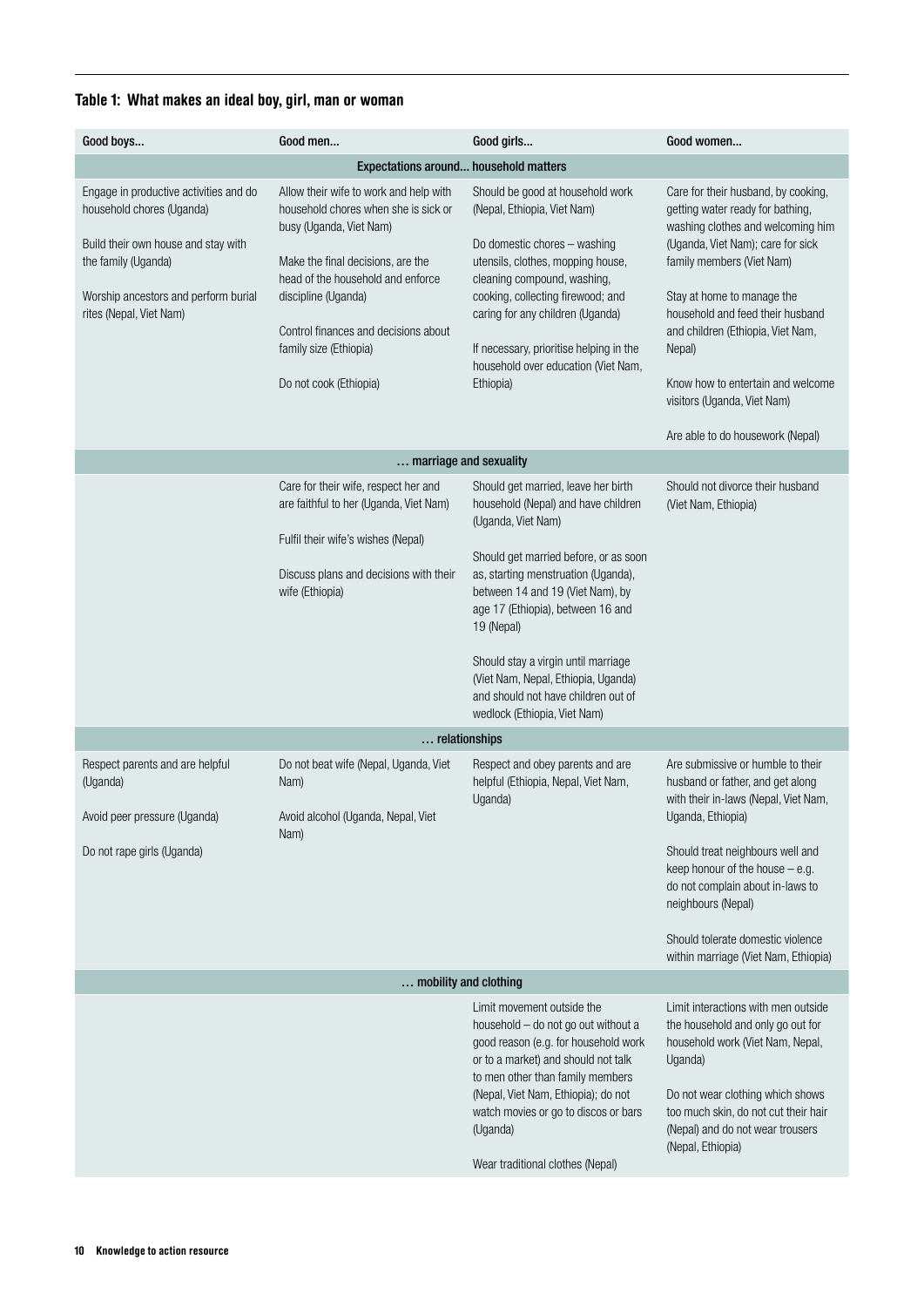#### Table 1: What makes an ideal boy, girl, man or woman (continued)

| Good boys                                                                                      | Good men                                                                                                                                            | Good girls                                                                                                                                                                                                                                                                                                                                                                                                                                                                | Good women                                                                                                                |  |  |
|------------------------------------------------------------------------------------------------|-----------------------------------------------------------------------------------------------------------------------------------------------------|---------------------------------------------------------------------------------------------------------------------------------------------------------------------------------------------------------------------------------------------------------------------------------------------------------------------------------------------------------------------------------------------------------------------------------------------------------------------------|---------------------------------------------------------------------------------------------------------------------------|--|--|
| education and employment                                                                       |                                                                                                                                                     |                                                                                                                                                                                                                                                                                                                                                                                                                                                                           |                                                                                                                           |  |  |
| Do well at school (Nepal)<br>Support their parents financially in old<br>age (Nepal, Viet Nam) | Should be more educated than their<br>wife and daughter (Nepal)<br>Have a job or otherwise provide<br>income (Nepal, Viet Nam, Uganda,<br>Ethiopia) | Should be educated (Viet Nam) so that<br>she can aspire to have an educated<br>husband and contribute to the<br>household (Ethiopia) and obtain higher<br>bride wealth payments (Uganda); but<br>not too educated as this may make<br>her a poor mother (Viet Nam, Nepal)<br>Girls should also do well at school in<br>order to become teachers, doctors,<br>manage a small business or, at the<br>very least, become better wives and<br>managers of the home (Ethiopia) | Work hard for the household (Nepal,<br>Viet Nam, Uganda, Ethiopia) and<br>not undertake 'male' jobs (Ethiopia,<br>Uganda) |  |  |

*Sources: Ghimire and Samuels, 2014; Kyomuhendo Bantebya et al., 2014; Jones et al., 2014a, 2014b; Watson, 2014*

their parents typically have fewer choices when negotiating marriages, and may have to settle for men seen as 'second choices', as in the case study of Rabia (see Box 3 on page 9).

Where girls have some space to make their own decisions, these likewise reflect their limited choices: our research in Uganda found girls entering into informal marriages of their choice rather than formal marriage arrangements, because they perceived that the young men in question could support them better than their parents, as the quotes in Box 4 below show. Likewise, girls interviewed in Ethiopia and in Hmong communities in northern Viet Nam saw marrying a better-off man as a route to social mobility (Jones et al., 2014a, 2014b).

**Poverty limits access to education and to new ideas.**  Children from poor households typically spend less time in school than their better-off peers and often only have access to poor quality schooling. Parents' decision-making about school investment is also gendered: our research in Uganda and Nepal found that parents were more likely to pay for private education, which was perceived

as better quality, for boys than for girls. Parents from poor households in low and middle-income countries are much less likely to have attended school at all, and to have completed either primary or secondary school, than parents from better-off households. This means that among poor families, parents and children are less likely to have been exposed to ideas of gender equality through education; they are less likely to be literate and to be able to read posters or newspaper articles urging changes in gender norms and in specific practices.

#### Poor households also have less access to the media

and to communications materials. Women interviewed in Uganda, for example, reported that they could not afford radio batteries. In Hmong communities in northern Viet Nam, limited communications infrastructure limits access to ideas that might change gender norms. Poor people are often less likely to access public services, such as clinics, where information about the health consequences of early marriage (for example) is disseminated. In some situations, poor people are also less likely to migrate (because they cannot raise the funds needed to embark

#### Box 4: Perspectives on poverty as a driver of girls' decisions

'Now children are looking for their own survival since the land is no longer there...That is also why girls are running off with some boys, looking for survival in others ways.'

Parents don't care for or support their girls, who find boys who help them instead. These days a new form of 'stealing of girls' is taking place – if a boy likes a girl, he takes her far away and they stay together for a year or two (fearing police if the girl is still of school age) before coming back… Girls lack things from their parents – like clothes, knickers, lotion – so they get them from elsewhere. Parents don't counsel their children when young.'

'Parents at times are not able to give enough to their children, and girls mostly get attracted by the small things given by the boys who go fishing, and end up in problems of pregnancies.'

*Key informants from two districts in eastern Uganda (Kyomuhendo Bantebya et al., 2014)*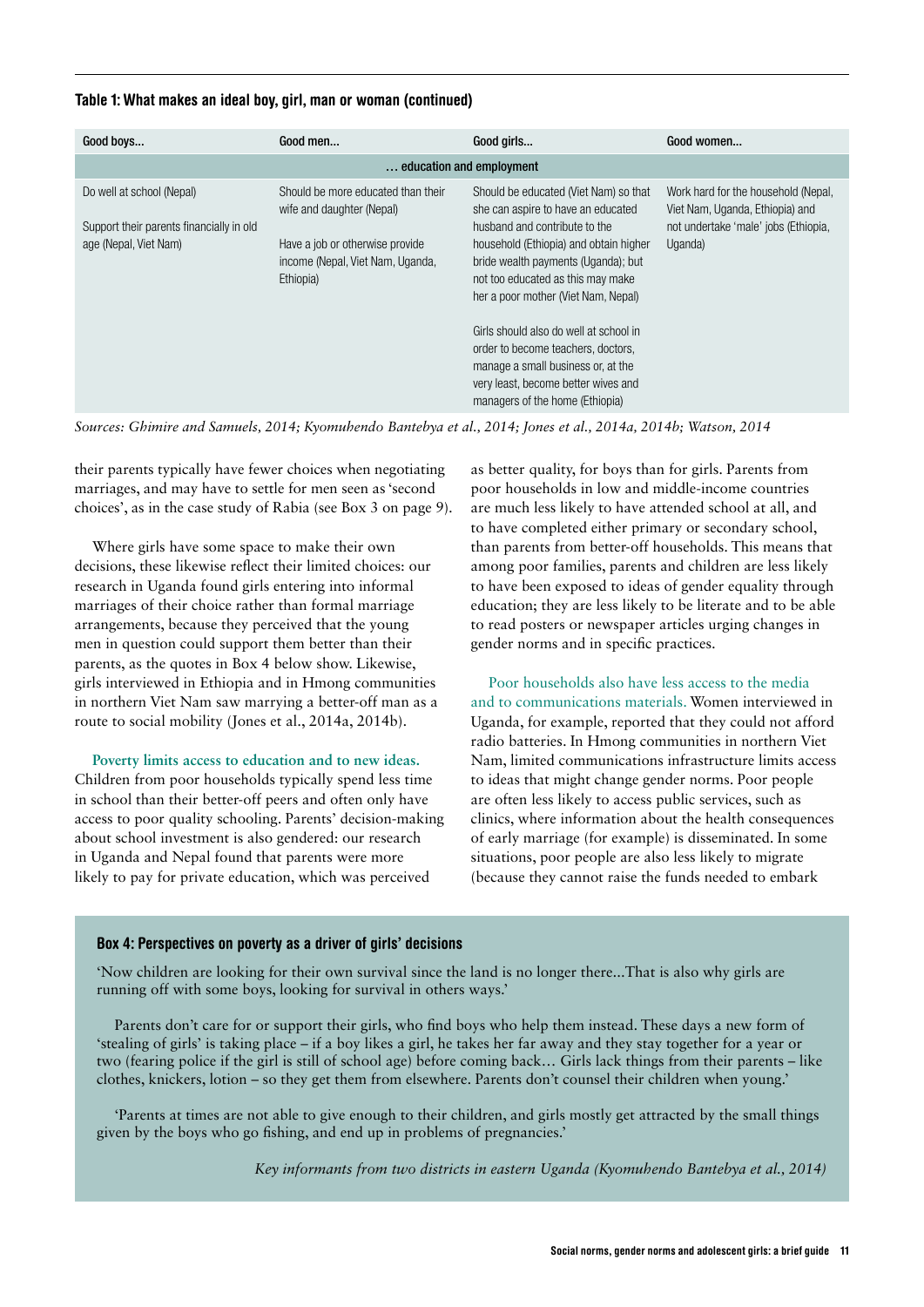on migration); this means they miss out on new ideas and practices that migrants are exposed to at their destination, which can also (though does not always) contribute to changing gender norms, both among migrants and in their communities on their return (Marcus and Harper, 2014).

**Surprisingly, poverty and wealth can both drive people to go against gender norms.** Poorer people may be too poor to comply with prevailing gender norms. For example, even if norms confer disapproval on girls and women moving outside the home independently or working outside the home, poor families' need for the income generated by these activities generally overrides their desire to comply.

On the other hand, the fact that better-off families have more money and greater social status can mean that they are better placed to defy certain norms, particularly if they regard them as constraining what they want to do. For example, our research in Nepal encountered a local leader who had sent his daughter to Kathmandu to study for a Master's degree, despite disapproval from the rest of his community. Respondents in Hmong communities in northern Viet Nam also mentioned that officials had much more room for manoeuvre than ordinary people (farmers) when it came to defying gender norms, and could educate their daughters to a higher level without worrying about their marriage prospects.

# So, if poverty is eradicated, will girls experience less discrimination?

A long tradition of research has drawn attention to the fact that economic development tends to reinforce some gender inequalities while reducing others (Jackson,

 *'If economic development and infrastructure develop, then that opens up new opportunities for them to learn about the outside world and they can learn new things, different things relating to social norms, mostly through high-tech technology. At least now they have mobile phones and CDs also.'* 

*Interview with Viet Nam research team (March 2015)*

1996; Razavi, 2011; World Bank, 2011). Likewise, our research in all four countries suggests that the role of poverty, cultural values and other factors in reinforcing or undermining gender norms depends on the issue in question**.** For example, we found that poverty was a common reason why adolescents dropped out of school and that – counter to global trends (UNESCO, 2014) – girls were disproportionately affected. Although some respondents may have said they could not afford to send their daughters to school when they had other, less socially acceptable reasons for pulling them out, our research suggests that when family incomes are under strain, it is often girls who drop out of school.

With respect to child marriage, although economic pressures are a major reason why girls marry in adolescence, it is clear that in the research sites in all four countries, social disapproval of delaying marriage and having a family continues to exert a strong influence on decision-making about when to marry. This is borne out by analysis of Demographic and Health Survey (DHS) data from 78 low and middle-income countries, which shows that 54% of girls in the poorest income quintile marry before they are 18, compared with 16% of girls in the richest quintile (UNFPA, 2012). By contrast, norms limiting girls' freedom of movement outside the home were often particularly strong among better-off households who were less reliant on income earned by female family members (see Box 5 below). Other research also confirms that among communities where son bias is strong, sexselective abortions are more common among better-off households, as poorer households cannot afford them (Bhalotra and Cochrane, 2010).

#### Box 5: Independence of poverty and gender discrimination: a view from Nepal

*'Apart from the fact that some families who were well off economically sent their daughters and daughters-in-law for higher education, there was no clear evidence both from Salena and Wayal that families who were better off economically or in political status were the ones that challenged or resisted discriminatory social norms.'* (Ghimire and Samuels, 2014)

*'We found that a lot of rich families were also even more restrictive, so they were sending their girls to school but then if you move beyond that … what do they do after … school? Are they allowed to have a career that they want? There was no chance for them to do that. So I would not agree that only economic prosperity would lead to an end to this discrimination.'*

*Interview with Nepal research team (April 2015)*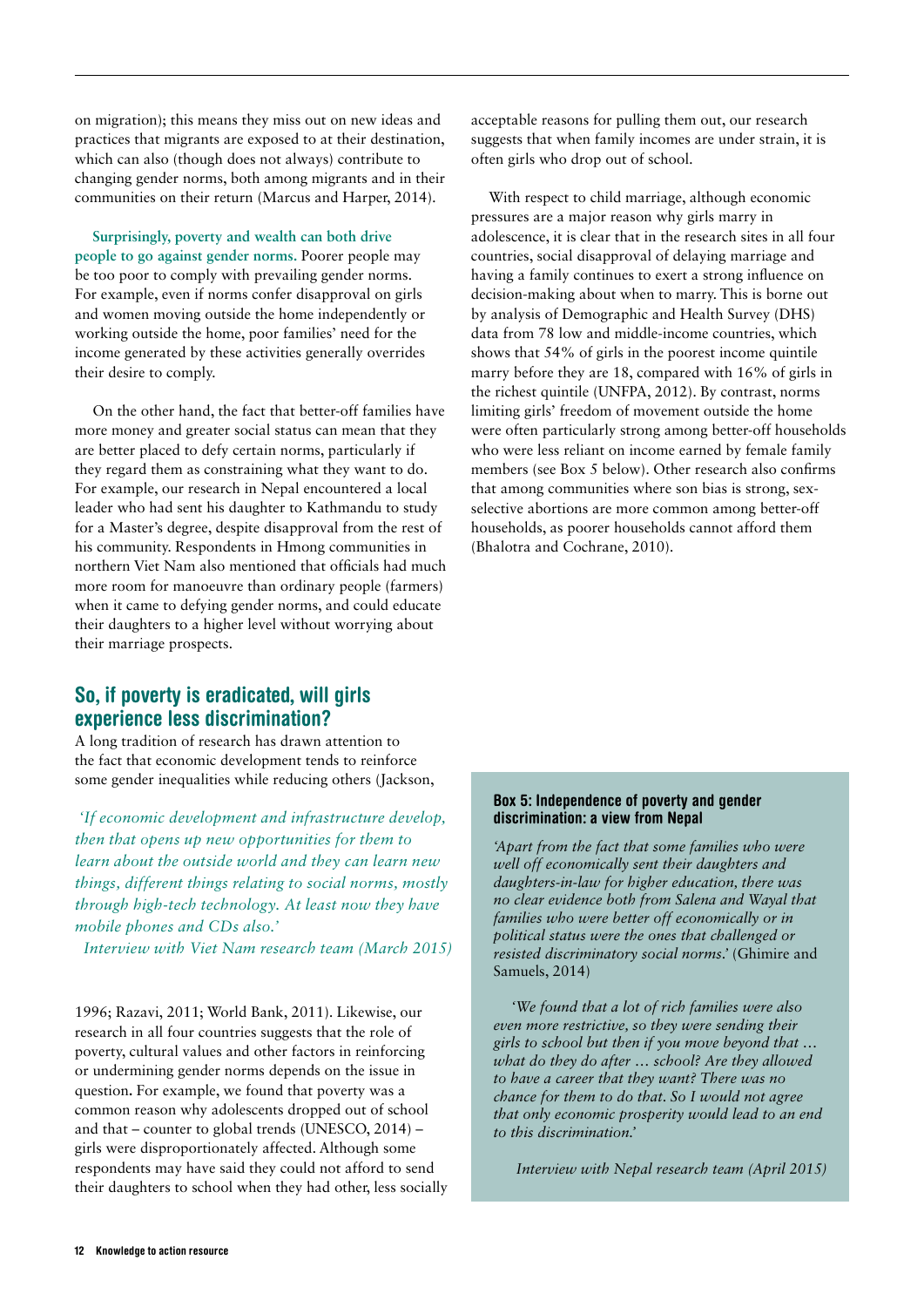Listen to researchers Grace Kyomuhendo Bantebya and Florence Muhanguzi discussing how gender norms and poverty combine to limit girls' opportunities. Grace and Florence suggest that poverty sets a context in which discriminatory gender norms provide a guide as to how cope with resource scarcity, but that discriminatory gender norms are not only the outcome of poverty and affect women and girls of all economic backgrounds.

Click for a discussion on how gender norms and poverty interact in Uganda

# Implications for action

None of practices, norms or the values and ideologies that underlie them are set in stone. All change in response to forces such as changing economic opportunities, the spread of new ideas, and more specific actions, such as government policies, programmes and information campaigns. It is often easier to encourage people to change a specific harmful practice or the norm that governs it than to change underlying cultural values – but these, too, can and do shift over time. The companion Note *[How](http://www.odi.org/publications/9805-gender-norms-change)  [do gender norms change?](http://www.odi.org/publications/9805-gender-norms-change)* discusses these issues and the implications for action in more detail.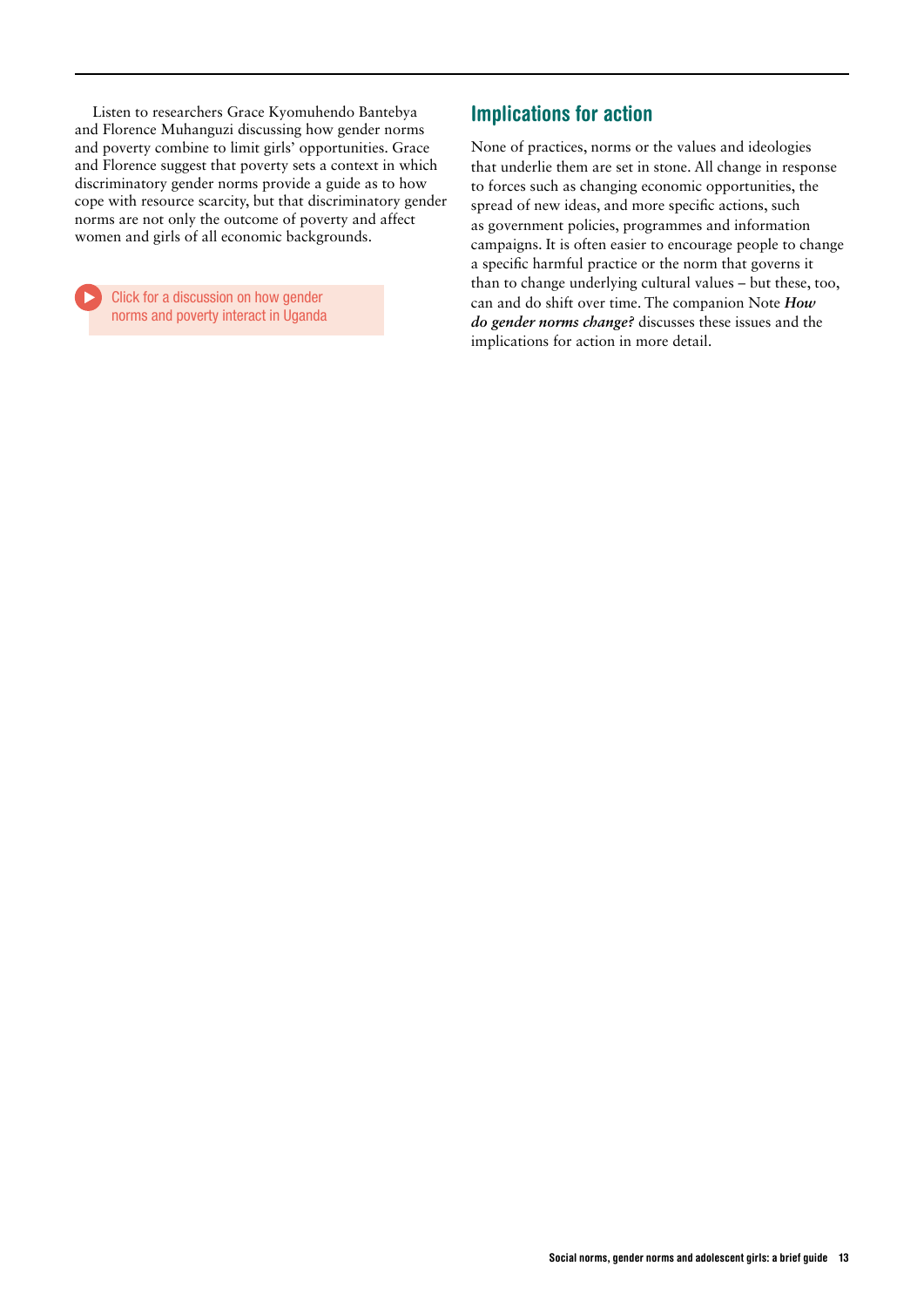## **Resources**

#### ODI programme outputs

**Ghimire, A. and Samuels, F. (2014)** *[Change and Continuity in Social Norms and Practices around Marriage](http://www.odi.org/sites/odi.org.uk/files/odi-assets/publications-opinion-files/9181.pdf)  [and Education in Nepal.](http://www.odi.org/sites/odi.org.uk/files/odi-assets/publications-opinion-files/9181.pdf)* This report focuses on social norms around early marriage, and how these are linked to norms around girls' education in Doti, Nepal. Child marriage is common practice, with girls marrying between 14 and 18 years; and there are gendered expectations for boys and girls from birth, with 'good' girls being submissive, restricted in their movement outside the house, and upholding chastity and family honour by keeping interaction with members of the opposite sex to a minimum.

**Jones, N., Presler-Marshall, E. and Tran, T.V.A. (2014a)** *[Early Marriage among Viet Nam's Hmong: How](http://www.odi.org/sites/odi.org.uk/files/odi-assets/publications-opinion-files/9182.pdf)  [Unevenly Changing Gender Norms limit Hmong Adolescent Girls' Options in Marriage and Life](http://www.odi.org/sites/odi.org.uk/files/odi-assets/publications-opinion-files/9182.pdf)***.** This report draws on research from fieldwork in Ha Giang province, northern Viet Nam, on what drives the shifting and persisting norms surrounding marriage practices for girls within the Hmong community. It looks at how these norms are shaped by individual agency, socioeconomic conditions and demographic factors, as well as cultural and political institutions and their impact on girls' capacities, in terms of education, economics, decision-making, sexual and reproductive health and physical wellbeing.

**Jones, N., Tefera, B., Stephenson, J., Gupta, T., Pereznieto, P., Emirie, G., Gebre, B. and Gezhegne, K. (2014b)** *[Early Marriage and Education: The Complex Role of Social Norms in shaping Ethiopian Adolescent Girls' Lives](http://www.odi.org/sites/odi.org.uk/files/odi-assets/publications-opinion-files/9183.pdf).* This report examines shifting gender norms for adolescent girls in the Amhara region of Ethiopia and focuses on how these norms influence girls' educational opportunities. Drivers of progressive change in gender norms include: access to education, positive local role models, supportive male relatives and top-down social mobilisation and legal changes. Factors impeding change include: the unequal division of household tasks, girls' limited mobility and isolation and conservative norms about girl's bodies and sexuality.

**Kyomuhendo Bantebya, G., Muhanguzi, F.K. and Watson, C. (2014)** *[Adolescent Girls in the Balance: Changes](http://www.odi.org/sites/odi.org.uk/files/odi-assets/publications-opinion-files/9180.pdf)  [and Continuity in Social Norms and Practices around Marriage and Education in Uganda](http://www.odi.org/sites/odi.org.uk/files/odi-assets/publications-opinion-files/9180.pdf)***.** This report builds on two years of fieldwork to examine the norms and practices around marriage and education for adolescent girls in Mayuge, eastern Uganda. It discusses how these are changing in response to broader socioeconomic and cultural transformations occurring within an overall setting of generalised poverty, but also continuing to limit girls' opportunities. Persisting norms include traditional gender expectations within marriage, with the husband considered the head of the household, and the wife (or young bride) valued primarily for her reproductive role.

**Kyomuhendo Bantebya, G., Muhanguzi, F.K. and Watson, C. (2013)** *[Adolescent Girls and Gender Justice:](http://www.odi.org/sites/odi.org.uk/files/odi-assets/publications-opinion-files/8822.pdf)  [Understanding Key Capability Domains in Uganda](http://www.odi.org/sites/odi.org.uk/files/odi-assets/publications-opinion-files/8822.pdf).* This study examines the ways in which adolescent girls' lives are shaped and constrained by gender discriminatory norms, attitudes and practices in in two rural communities in Uganda. Girls often carry a heavy burden of household work, making them less likely to attend school; they are excluded from ownership of and control over critical productive assets, and their physical security is undermined by patriarchal norms of male control over female bodies. The report presents recommendations about how policies and programming can contribute to changes in these gender norms – for example, through information campaigns around marriage law reform, and making schools more welcoming places for girls (including adequate female-only facilities).

**Marcus, R. and Harper, C. (2014)** *[Gender Justice and Social Norms – Processes of Change for Adolescent](http://www.odi.org/sites/odi.org.uk/files/odi-assets/publications-opinion-files/8831.pdf)  [Girls](http://www.odi.org/sites/odi.org.uk/files/odi-assets/publications-opinion-files/8831.pdf).* This report outlines different approaches to understanding gender norms. It outlines different perspectives on social norms, the insights they generate and how they can be applied to help develop a deeper understanding of the discriminatory gender norms that affect adolescent girls. The report draws on insights from ODI's field research and from wider literature.

**Tefera, B., Pereznieto, P. and Emirie, G. (2013)** *[Transforming the Lives of Girls and Young Women: Case](http://www.odi.org/sites/odi.org.uk/files/odi-assets/publications-opinion-files/8820.pdf)  [Study, Ethiopia](http://www.odi.org/sites/odi.org.uk/files/odi-assets/publications-opinion-files/8820.pdf)***.** This report explores the role of discriminatory gender norms in depriving girls of opportunities to achieve their full potential. It explores how these norms limit girls' educational attainment, increase their likelihood of marrying early and having children in adolescence, and shape their future roles as home-makers and mothers. The research finds that girls' increased access to information is having a positive impact on girls staying in school and accessing information about sexual and reproductive health. International migration is identified as a an increasingly common way for girls to leave an oppressive domestic context and explores the many risks that this involves.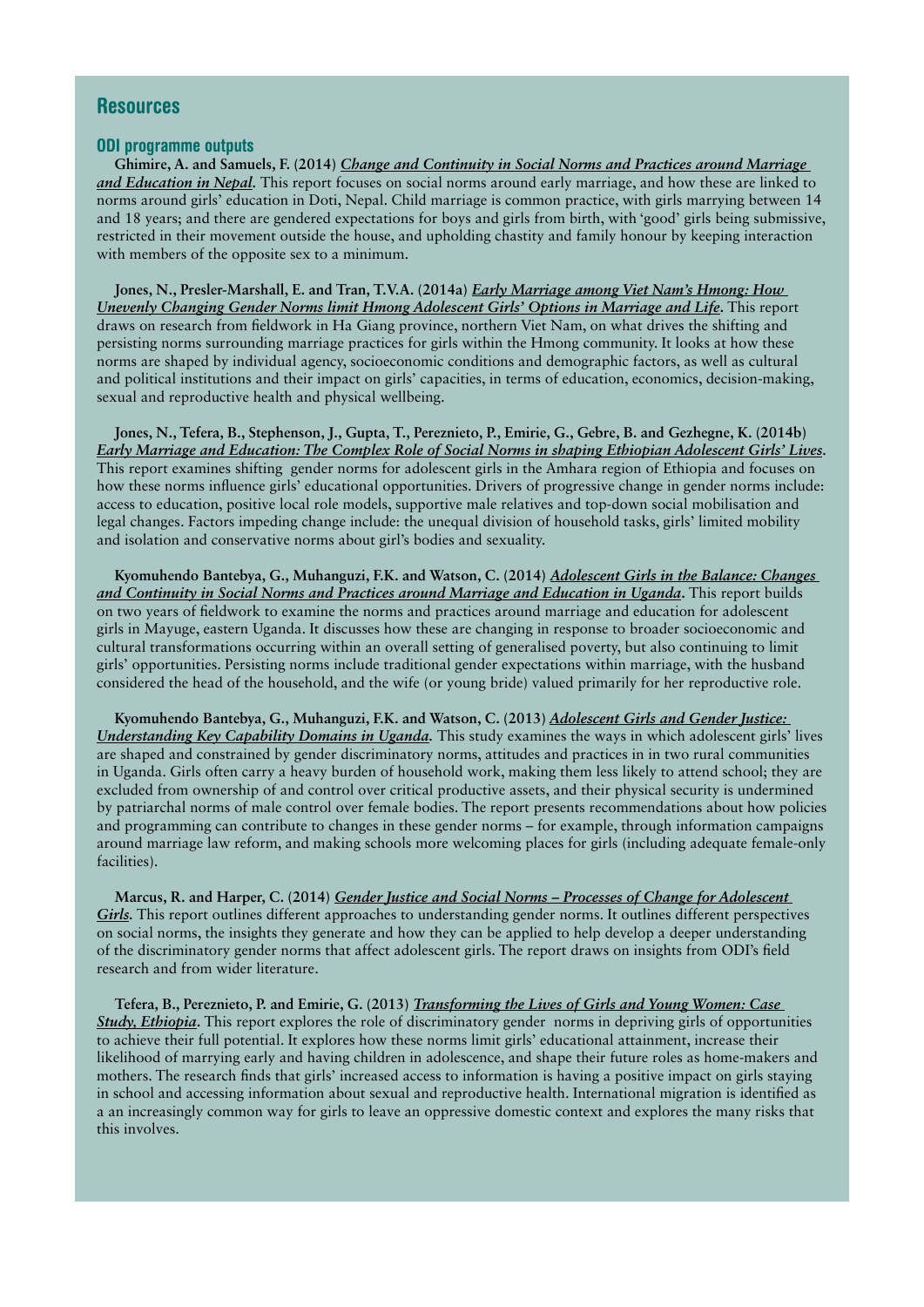**Watson, C. (2014)** *[Understanding Changing Social Norms and Practices around Girls' Education and](http://www.odi.org/sites/odi.org.uk/files/odi-assets/publications-opinion-files/9572.pdf)  [Marriage: Lessons Learned and Emerging Issues from Year 2 of a Multi-Country Field Study](http://www.odi.org/sites/odi.org.uk/files/odi-assets/publications-opinion-files/9572.pdf).* This report provides an overview of findings from fieldwork in Ethiopia, Nepal ,Uganda and Viet Nam, which explored the range of social norms around girls' education and marriage, how they are manifested in each context, and the forces that inhibit progress or contribute to positive change. While change is occurring in each country, early marriage remains prevalent and gender roles remain 'traditional', typically prescribed by discriminatory norms guiding behaviour.

Watson, C. and Harper, C. (2013) *[Adolescent Girls and Gender Justice: Understanding Key Capability](http://www.odi.org/sites/odi.org.uk/files/odi-assets/publications-opinion-files/8775.pdf)  [Domains Across a Variety of Socio-cultural Settings. Lessons learned and Emerging Issues from Year 1.](http://www.odi.org/sites/odi.org.uk/files/odi-assets/publications-opinion-files/8775.pdf)* This report outlines key findings from fieldwork in Ethiopia, Nepal, Uganda and Viet Nam, highlighting some of the ways in which gender norms are changing or persisting and the factors that underpin current norms and practices. It discusses some of the underlying values and ideologies that contribute to norms affecting girls' lives in a range of areas.

#### Other literature

**Bicchieri, C. (2015)** *Norms in the Wild: How to Diagnose, Measure and Change Social Norms***. Cambridge: Cambridge University Press.** This book explores what constitutes a social norm and how to decide whether a collective behaviour is a norm or simply a shared custom. It examines the experience of and differences between social expectation, customs, and norms, and what drives each of these, using examples of social norms in different contexts. Additional chapters provide insights into measuring social expectations and norms.

**Boudet, A., Petesch, P., Turk, C. and Thumala, A. (2012)** *[On Norms and Agency: Conversations about Gender](http://www-wds.worldbank.org/external/default/WDSContentServer/WDSP/IB/2012/12/06/000333037_20121206001207/Rendered/PDF/NonAsciiFileName0.pdf)  [Equality with Women and Men in 20 Countries](http://www-wds.worldbank.org/external/default/WDSContentServer/WDSP/IB/2012/12/06/000333037_20121206001207/Rendered/PDF/NonAsciiFileName0.pdf).* **Washington DC: The World Bank***.* This report explores findings from a study of more than 4,000 women and men discussing the effects of gender differences and inequalities on their lives. It explores how participants characterised the ideal qualities of a good wife, husband, boy and girl, and examines the complex processes by which gender norms change. Key findings include young girls and boys appearing to have greater autonomy than their counterparts in previous generations. Many have ambitions that go against current practices, from age at marriage to level of schooling.

**Heise, L. (2013) '***[Social norms. Introduction'.](http://strive.lshtm.ac.uk/sites/strive.lshtm.ac.uk/files/projects/images/Lori%20Heise%20Take-home%20Messages.pdf) Presentation at the Expert Workshop on Empowering Adolescent Girls, 26 April, London.* This presentation provides succinct definitions of attitudes and norms. It offers some key insights on effective behaviour change strategies, including considering whose opinions matter most, and making emerging changes highly visible as a means of quickening the pace of change.

**Sen, G., Ostlin, P. and George, A. (2007) [Unequal, Unfair, Ineffective and Inefficient. Gender Inequality](http://www.who.int/entity/social_determinants/resources/csdh_media/wgekn_final_report_07.pdf?ua=1)  [in Health: Why it Exists and How We Can Change It.](http://www.who.int/entity/social_determinants/resources/csdh_media/wgekn_final_report_07.pdf?ua=1)** *Final Report to the WHO Commission on Social Determinants of Health.* **Solna: Karolinska Institute.** This report examines how gender relations of power constitute the root causes of gender inequality and are among the most influential of the social determinants of health. It is gender norms and expectations which influence whether people's health needs are acknowledged and whether people can realise their rights. The report argues that addressing gender inequality and changing gendered norms and practices will ultimately reduce the health risks women and girls face and transform the gendered politics of health systems, which currently limit women's access to and quality of care.

#### Other works cited

Bhalotra, S. and Cochrane, T. (2010) *[Where Have All the Young Girls Gone? Identification of Sex Selection in](http://ftp.iza.org/dp5381.pdf)  [India](http://ftp.iza.org/dp5381.pdf).* Discussion Paper 5381. Bonn: Institute for the Study of Labour.

Cialdini, R. (1990) A Focus Theory of Normative Conduct: Recycling the Concept of Norms to Reduce Littering in Public Places, *Journal of Personality and Social Psychology 58 (6): 1015-1026.*

Jackson, C. (1996) 'Rescuing gender from the poverty trap', *World Development* 24(3): 489-504.

Kandiyoti, D. (1988) 'Bargaining with patriarchy', *Gender and Society* 2(3): 274-290.

Razavi, S. (2011) *[World Development Report 2012: Gender Equality and Development. An Opportunity](http://networkideas.org/featart/oct2011/Shahra_Razavi.pdf)  [Both Welcome and Missed \(An Extended Commentary\)](http://networkideas.org/featart/oct2011/Shahra_Razavi.pdf)*. Geneva: United Nations Research Institute for Social Development.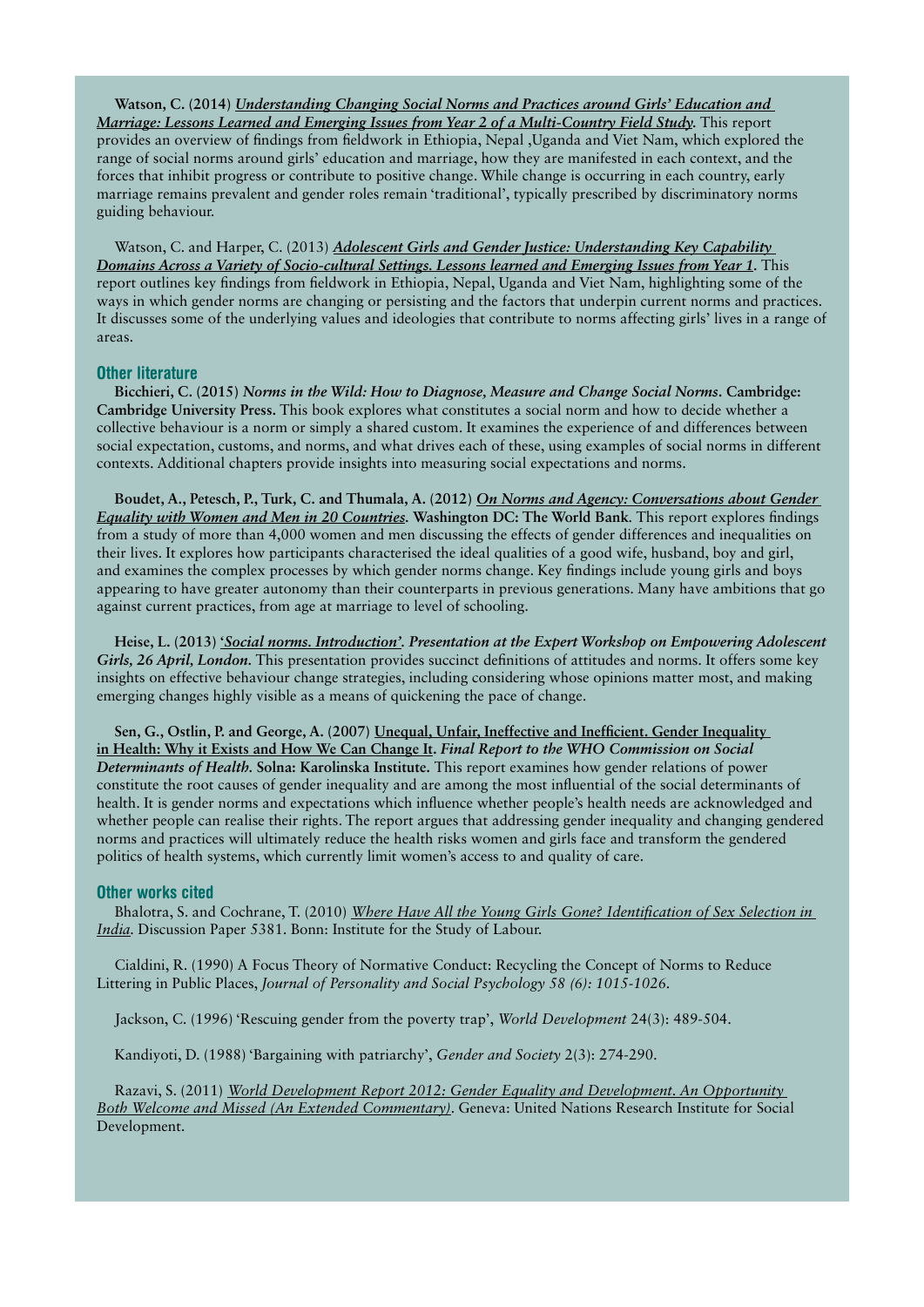Schuler, S.R. (2007) ['Rural Bangladesh: sound policies, evolving gender norms, and family strategies'](http://bit.ly/1mR6gqh) in M. Lewis and M. Lockheed (eds) *Exclusion, Gender and Education: Case Studies from the Developing World*. Washington DC: Center for Global Development.

UNESCO (2014) *[Teaching and Learning: Achieving Quality for All, EFA Global Monitoring Report.](http://unesdoc.unesco.org/images/0022/002256/225660e.pdf)* Paris: UNESCO.

UNFPA (2012) *[Marrying too Young: End Child Marriage](http://www.unfpa.org/sites/default/files/pub-pdf/MarryingTooYoung.pdf)*. New York: United Nations Population Fund.

World Bank (2011) *[World Development Report 2012: Gender Equality and Development.](http://siteresources.worldbank.org/INTWDR2012/Resources/7778105-1299699968583/7786210-1315936222006/Complete-Report.pdf)* Washington DC: The World Bank.